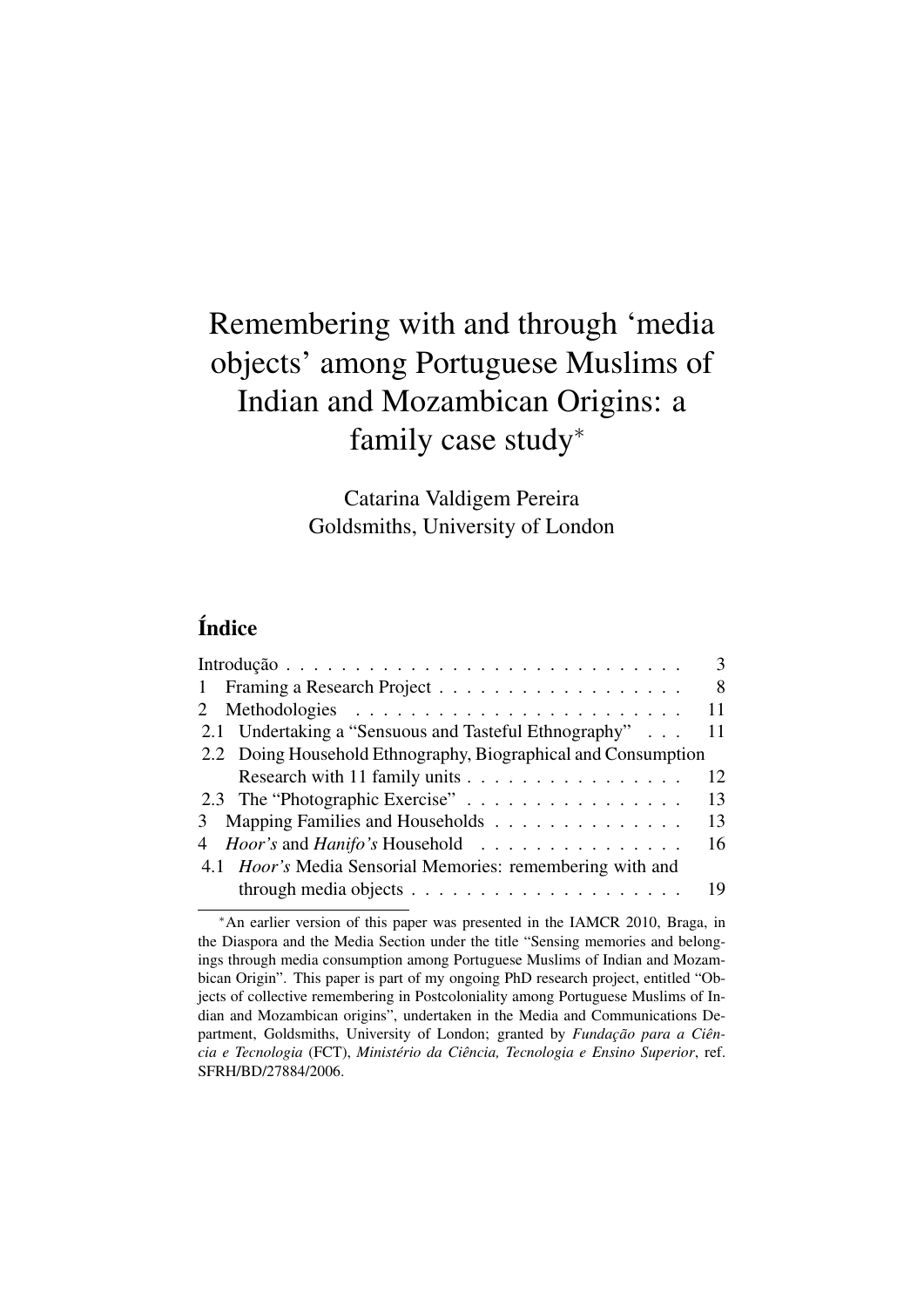| 4.1.1 <i>Hoor's</i> "Sonic pictures" and memories of recent pasts 23            |  |
|---------------------------------------------------------------------------------|--|
| 4.2 <i>Hanifo's Media Stuff</i> : from sensorial mediated memories to           |  |
| present media uses $\ldots \ldots \ldots \ldots \ldots \ldots \ldots \ldots 26$ |  |
| 4.2.1 <i>Hanifo's</i> "Media Objects" 30                                        |  |
|                                                                                 |  |
|                                                                                 |  |

#### Abstract

Studies about Diaspora and the Media have seen a significant growth in the past two decades, contributing to an extensive range of literature on Displacement, Community, and Transnational Connections, endorsed by the production and consumption of diverse media products and technologies, made available at a large scale. However, these discussions have not exhausted the debate about the mnemonic potentialities of media products – and of other objects – among the diasporic subjects, as part of localized political engagements and identity positions.

How are diasporic groups re-producing and re-apprehending collective memories through the way of the body and things, both material and immaterial? How are these processes sensory mediated and defined? To what extent does the use of media products play a unique role in these diasporic mnemonic processes, enacting imagined pasts and futures? Aiming to answer these and other questions, I undertook a 12 months' "sensuous and tasteful ethnography" (Stoller 1989) among two different generations of Portuguese Muslims of Indian and Mozambican origins, currently based in Lisbon.

Focusing on both the idea of 'sensorial memories' and of 'collective memories' can be re-produced through the way of the body and through bodily *habits* (Connerton 1989, Stoller 1997b, Stoller 1997a); materialized through different categories of practices and things (Slyomovics 1998 ; Basu 2004 ; Wright 2004); and sensory re-produced and re-apprehended (Stoller 1989 ; Gosden and Knowles 2001 ; Edwards, Gosden et al. 2006) in postcoloniality, I have been keen on observing how these processes take place among different generations of 11 family units, members of the diasporic group mentioned above.

In this paper, I will be presenting one family case study from the overall empirical data collected throughout the sensory ethnographic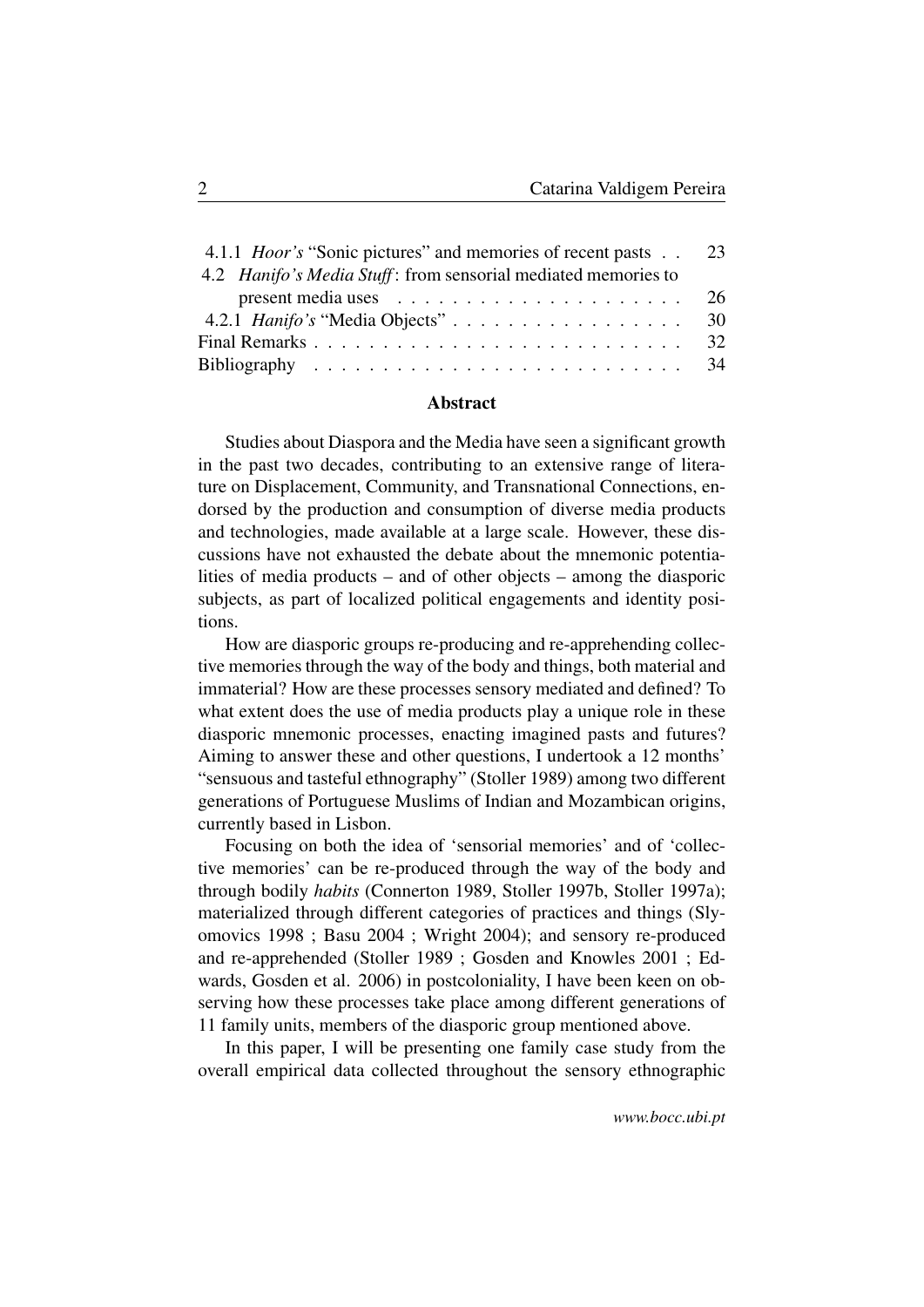fieldwork, giving particular attention to the media products used and referred to as significant in my interlocutors' past and present daily routines. Different audiovisual ethnic and mainstream media products are to be mentioned as relevant examples of mnemonic material/ immaterial things, through which, two generations of these Portuguese Muslims re-produce and challenge diasporic belongings, re-defining their positions in a postcolonial spatial and temporal context. These processes are clearly determined by class, gender, ethnicity, race and power differences, besides the political and historical rationales and the family/personal life stories, which led to their migration and settlement in Portugal. Additionally, an understanding of the relevance of the materiality/ immateriality in the continuity/ change of collective memories among these subjects cannot also disregard their minority condition within the Portuguese society, and the reproduction of negative images of Muslims and Islam in Western societies, especially after 9/11.

Keywords: Portuguese Muslims of Indian and Mozambican Origins; Collective Memory; Media Objects; Household Ethnography.

#### Introdução

<span id="page-2-0"></span>THIS paper aims to contribute to the discussion of the role of the media uses in enacting collective colonial memories among Pormedia uses in enacting collective colonial memories among Portuguese Sunni Muslims of Indian and Mozambican origins in Postcolonial Portugal. This contribution is part of a wider ongoing PhD research, intended to understand processes of transmission, re-production, re-apprehension of collective colonial memories through the way of the body and through things of diverse nature, among two different generations of Portuguese Sunni Muslims, members of the Lisbon Islamic Community, with both Indian and Mozambican origins. For this matter, I undertook a 12 months of "Sensuous and Tasteful Ethnography" (Stoller 1989), having also been focused on how the senses constitute both an epistemological and research tool, as well as, a mediator between the subject, objects and the memories in analysis.

Apart from issues of theoretical framework and methodology, which I will be exploring further on in this paper, I shall start by introducing and identifying the subjects and participants in this research, through geographical, socio-economic and historical contexts of a transnational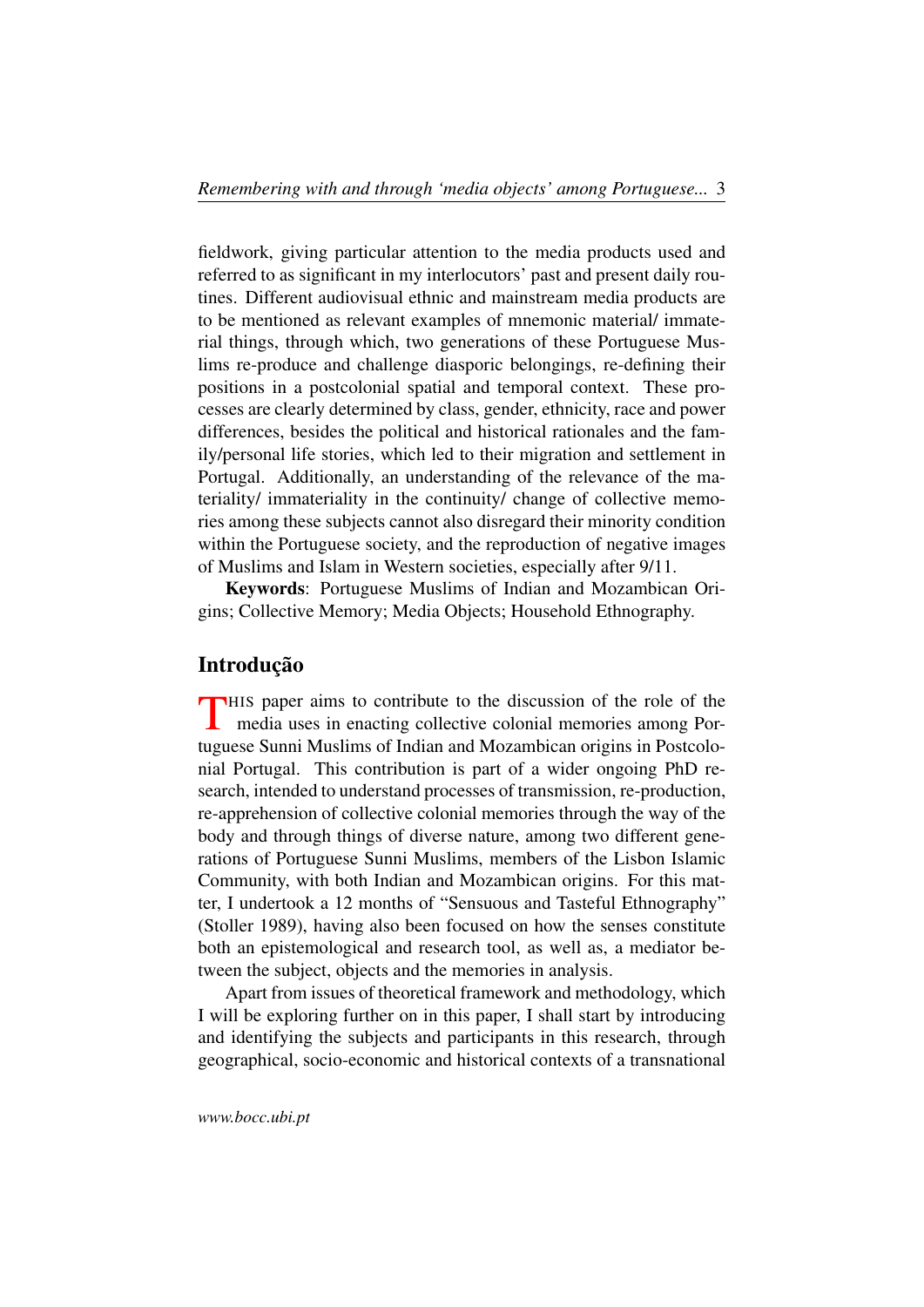migration, in order to explain and justify the use of such a long and apparently essentializing label – "Portuguese Muslims of Indian and Mozambican origins" – and to provide arguments in favour of this project.

I am, in fact, labelling here my interlocutors by their religious and national affiliations. However, the use of this label is, first of all, meant to emphasize the multiple identity components they embody, and that a reflection of their memories would necessarily entail. This strategy of identification does not necessarily imply exclusive forms of attachment to any strict definitions of *Portuguese-ness*, *Muslim-ness, Indian-ness*, or *Mozambican-ness*, but instead an understanding of their collective migration trajectory from South-Asia to Mozambique, and thereafter to Portugal, where members of these community are currently settled. This label is also, thus, intended, to highlight both a common temporal and spatial trajectory in the construction of this diasporic community, that shows, in its own turn, several parallels with other communities and groups that migrated from the same region in South-Asia to different points of the globe, under either similar or differentiated social, economic and political circumstances (Clarke et al. 1990b).

Initiating this triangular migration journey in the early 1900's, a significant number of Indian Sunni Muslims left different areas of the South Asian Subcontinent (mainly the Gujarat and Punjab), seeking for better work and living conditions in Mozambique, which was at the time under the Portuguese colonial rule. Although a significant number of South-Asians entered in different South Eastern-African territories from the 1850's to the beginning of the XX century as "indentured labourers", for being recruited to work for very low wages in European colonial dominions (Leite 1996, Malheiros 1996a, Clarke et al. 1990a) it is acknowledged that the majority of those who settled in Mozambique migrated as traders, showing a freer status than the former. In fact, the majority of the Indian Muslim populations that migrated to Mozambique in the beginning of the 1900's followed previously established trade routes and ports, settlements of families and communities of South Asian origins and particularly of Indian Muslim affiliation. The north coastal cities and regions of Mozambique, namely *Ilha de Moçambique* and *Quelimane*; the centre of the country, particularly in *Inhambane*; and the old capital of *Lourenço Marques* were some of the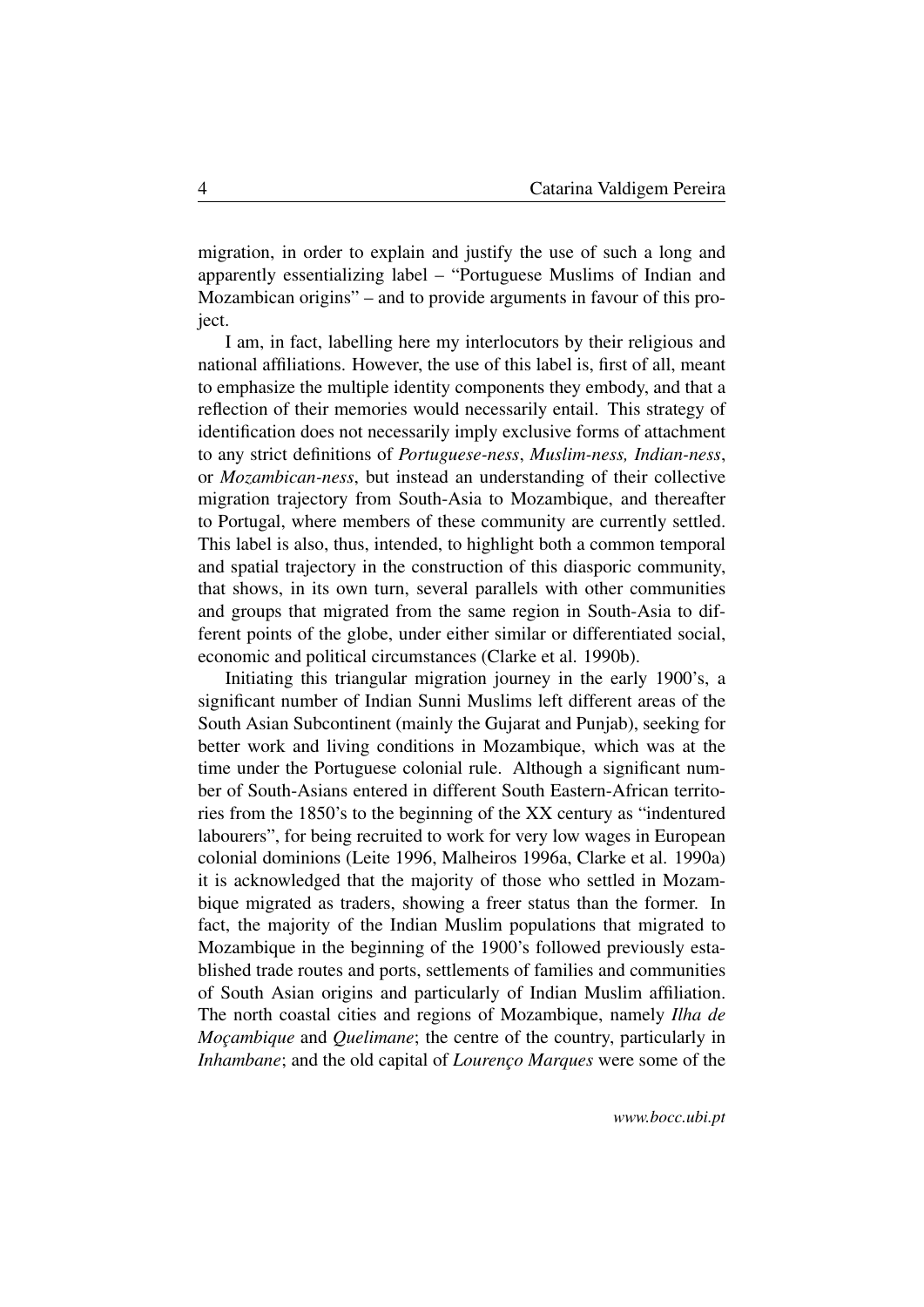destination points of these populations, reinforcing long lasting connections across the Indian Ocean. Mozambique became, therefore, these migrants' permanent home, from colonial to postcolonial times, constituting also the place of birth, the place of upbringing and of identity positioning of their children.

Researches, which focused on the socio-political official system shaping life in colonial Mozambique, from the end of the XIX century to the beginning of the XX, point out the relatively higher social and symbolic status attributed to populations of Indian and Pakistani origins, comparatively to other non-indigenous populations living in that African country, but that would not be perceived as equal to Portuguese settlers (Marques 2001, Zamparoni 2000, Matos 2006). Although the Portuguese colonial system was – similarly to other colonial regimes – based on racialized and unequal power relationships, much still remains unexplored regarding the 'actual lived experience' in colonial Mozam-bique – as well as in other Lusophone<sup>[1](#page-4-0)</sup> areas in Africa (Madeira 2006). Testimonies on these lived experiences, particularly of informal and subjective inter-racial and inter-social relationships produced between populations of different origins and beliefs living in colonial Mozambique, could actually contribute significantly to the understanding of the circumstances that shaped this particular colonial context, and of the circumstances that actually led Indian and Mozambican Muslims to the former *metropole* after the independence of Mozambique in 1975. In fact, these populations have clearly joined the half million people that constituted the "Portuguese 'diasporas of decolonization'"[2](#page-4-1) in their migratory trajectory to Portugal in the late 70's (Smith 2003, Pires 2003,

<span id="page-4-0"></span><sup>&</sup>lt;sup>1</sup>The concept of "Lusophony" has seen a growing discussion in the last 30 years both in the Portuguese-speaking academia and society, being subsidiary of the Portuguese Postcolonialism. It refers, in a broad sense, to the Portuguese-speaking universe, across the world.

<span id="page-4-1"></span><sup>&</sup>lt;sup>2</sup> According to Andrea Smith, the designation of 'Diasporas of Decolonization" applies to the diverse populations that migrated from their birth and affective home places, located in various European ex-colonies, right after decolonization processes. Smith argues that the great majority of these populations were actually displaced from their home places for different reasons, having been though silenced and made invisible in their trajectories, stories and belongings. It is in this sense that Smith claims the need to give visibility and recognition to these populations while seeking for an in-depth understanding of their various past and present contexts of living, as well as their circumstances of migration and integration in the new host European postcolo-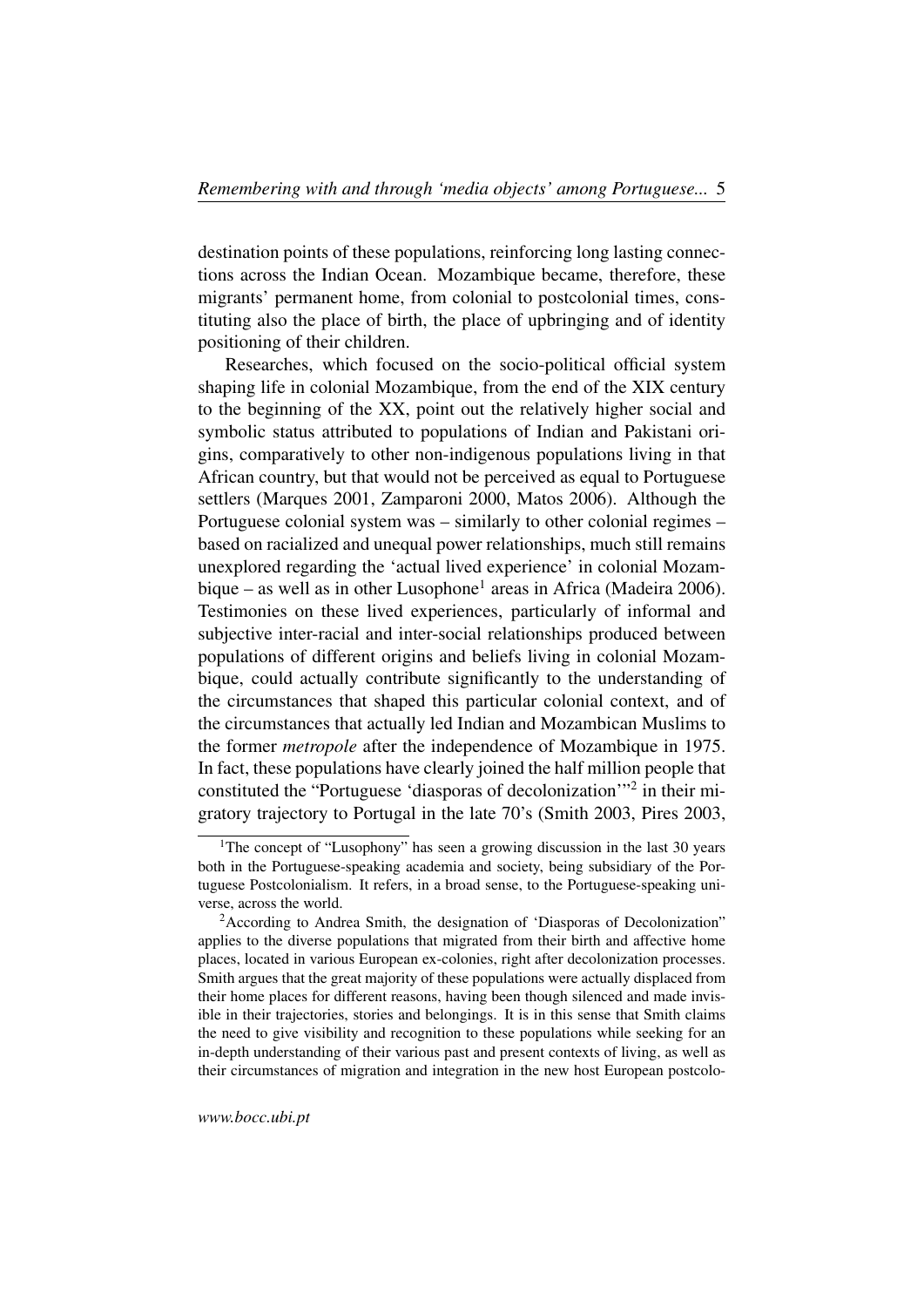Malheiros 1996b). Consequently in 1992, the number of Indian Muslims in the Lisbon Metropolitan Area represented 29,01% of the 26 200 people of Indian origins<sup>[3](#page-5-0)</sup> living in that region of the country (Malheiros 1996b). Although they were a numeric minority comparing with the overall number of people of Indian origins living in Portugal in the same period, and with the number of Muslim populations currently living in Portugal<sup>[4](#page-5-1)</sup>, Sunni Muslims of Indian origins from Mozambique have as-

<span id="page-5-1"></span><sup>4</sup>Although there are no reliable statistics concerning Muslims in Portugal, the available literature suggests that from the around 40 000 Muslims that can currently be counted in Portugal, between 40% and 45% are of Guinean origin, 35% migrated from Mozambique, holding an Indian background, and the remaining 20%/ 25% correspond to contemporary waves of other African, Sub-Saharan, Pakistani, Bangladeshi migration to the Portuguese territory. All these populations present a long history of migration and of colonization, depending on their particular trajectories and on the geopolitical contexts, where they are coming from, and that certainly shape their current diasporic experiences. COELHO, A. P. (2005) *Muçulmanos em Portugal. Onde fica Meca quando se olha de Lisboa?*, Público, Lisbon, TIESLER, N. C. (2000). 'Muçulmanos na Margem: Nova Presença Islâmica em Portugal', *Sociologia, Problemas e Práticas*, Vol. 34, pp. 117-144, TIESLER, N. C. (2005). 'Novidades no Terreno: muçulmanos na Europa e o caso Português', *Análise Social*, Vol. XXXIX (173), pp. 827-849.

nial societies. SMITH, A. L. (2003). 'Introduction: Europe's Invisible Migrants', *Europe's Invisible Migrants*. Amsterdam University Press, Amsterdam, pp. 9-31.

<span id="page-5-0"></span><sup>&</sup>lt;sup>3</sup>The available literature about the "Portuguese diasporas of colonization" refers to the South-Asian Muslim populations from Mozambique as being Indian. See MAL-HEIROS, J. M. (1996a). 'A Diáspora Indiana', *Imigrantes na região de Lisboa: os anos de mudança. Imigração e processo de integração das comunidades de origem indiana*., Edições Colibri, Lisboa, LEITE, J. P. (1996). 'Diáspora Indiana em Moçambique', *IV Congresso Luso-Afro-Brasileiro*. Rio de Janeiro, pp. 67-108.However, people of Pakistani origins from Mozambique have also integrated this migratory group, having their cultural and ethnic specificities become somehow marginal and not given full attention, due to the small number of Pakistani Muslims within this migratory wave. Furthermore, since the majority of the South-Asian migrations to East-Africa in the beginning of the XX century preceded the partition between India and Pakistan, the emotional, social and political links with Pakistan did not show to be as strong as those with India. With this, I not arguing that all South Asian populations would identify exclusively with India, but pointing that very few recognized themselves as Pakistani, being their identity discourses much more variable and dependent on local and particular circumstances, still mostly related to an imagined Indian belonging. A better understating of this identity position can be understood throughout the paper.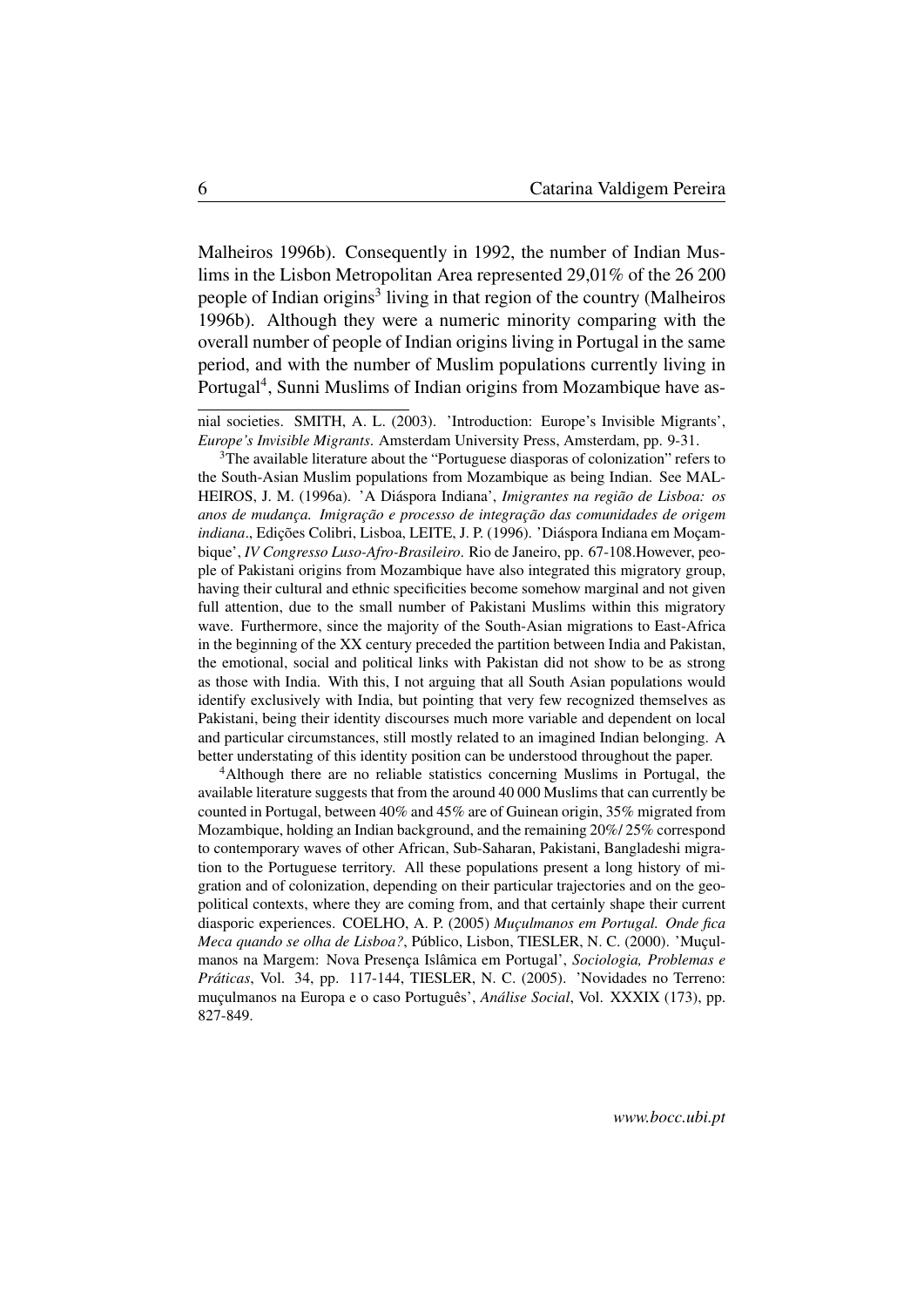sumed a ruling position in the highest Islamic representation in Portugal - the Lisbon Islamic Community (CIL) – since its foundation in 1968<sup>[5](#page-6-0)</sup>.

My interest in understanding these people's mnemonic processes, particularly through the way of the body and the use of things is not, thus, merely connected to their religious affiliations to Islam, which has been showing a growing interest both within the Western academia and the civil societies, specially after 9/11 (EUMC 2005, Koningsveld 2002, Rabassa et al. 2004, Tiesler 2005). Instead, my interest is based on the fact that this population's arrival to Portugal is entangled with the Portuguese history of colonization and decolonization, which has been considerably neglected, silenced and marginalized both within the Portuguese academia and civil society (Matos 2010, Tiesler 2000), similarly to what has happened to the great majority of the 'diasporas of decolonization' in Europe (Smith 2003). Moreover, the constant claims for recognition of these populations multiple layers of belonging and identity positions, as observed in my MA thesis (Valdigem 2005), has reinforced the need to explore the roots and the constant reviews of such identity positioning. The ways through which their collective memories have been conveyed, reproduced, re-interpreted and re-apprehended across different generations, through habitual practices and through the use of things, including media products appear, thus, to have major relevance. Not only it contributes to an in-depth understanding of the Portuguese colonial and postcolonial contexts, in ways that the regular discourses cannot easily uncover, but also provides visibility to the unknown diversity of the postcolonial Portuguese society. Moreover, while highlighting the mnemonic potentialities of diverse (im)material

<span id="page-6-0"></span><sup>&</sup>lt;sup>5</sup>The CIL was founded in 1968 by a group of Indian Muslim youngsters from Mozambique that were at the time in Lisbon to pursuit their high education. They felt the need to have a community/association and a place where to gather to do their weekly prayers in congregation. Although the community was founded few years before the big waves of migration of Indian Mozambican Muslims, and thereafter the larger group of muslims in Portugal – the Guineans – it was created and sustained partly based on the effort of these muslims who had deep connections with Mozambique, being up until today still run by the same elite group. For more details on the establishment of the community see also VAKIL, A. (2004). 'Do Outro ao Diverso. Islão e Muçulmanos em Portugal: história, discursos, identidades', *Revista Lusófona de Ciência das Religiões*, Vol. III, pp. 283-312, TIESLER, N. C. (2000). 'Muçulmanos na Margem: Nova Presença Islâmica em Portugal', *Sociologia, Problemas e Práticas*, Vol. 34, pp. 117-144, LISBOA, C. I. D.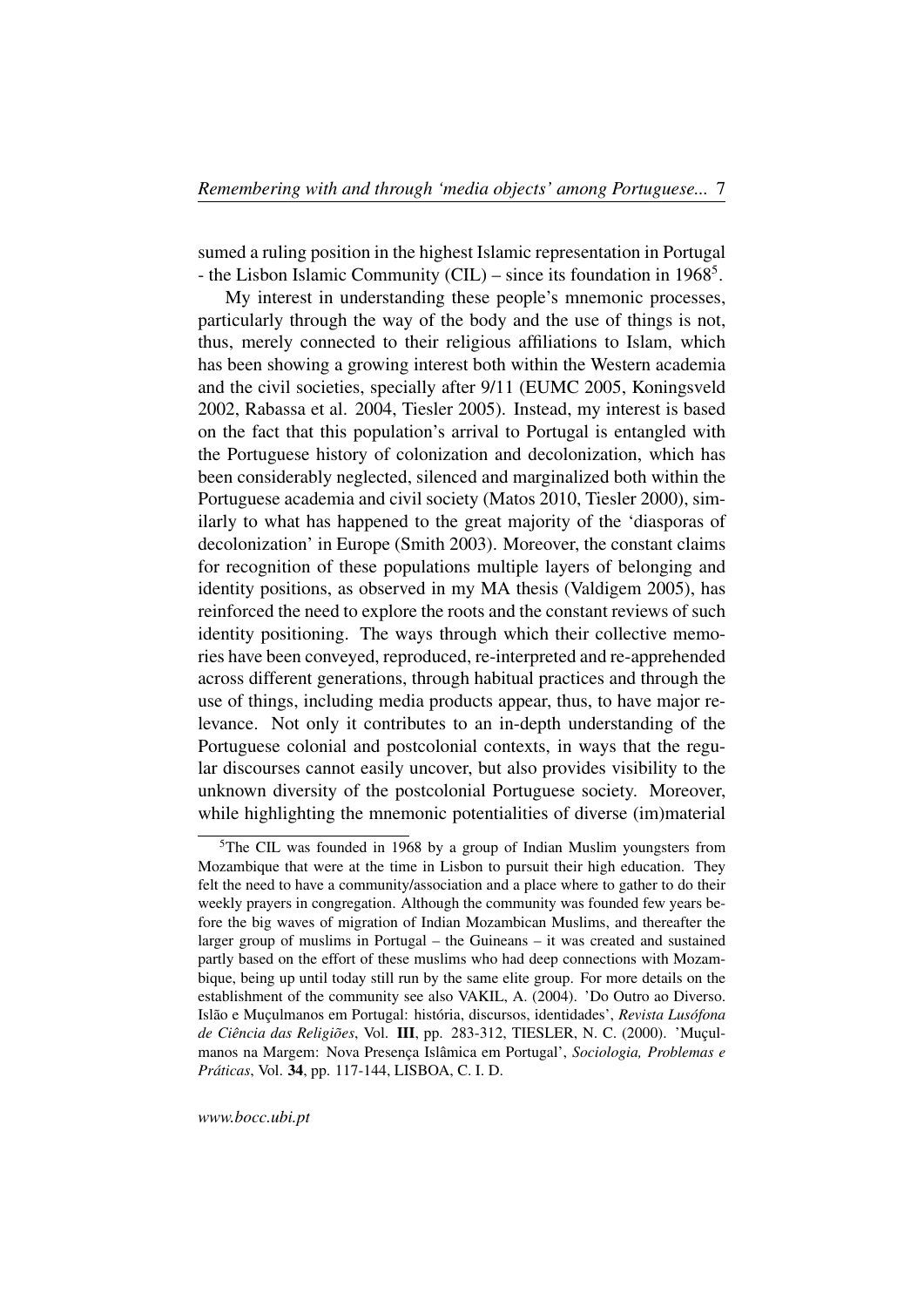things produced and used by this group, I also aim to contribute to a broader discussion about Collective Memory and the Postcolonial, proposing a complementary theoretical and methodological approach that explores the way through which memory and objects are brought into play when discussing the senses of belonging of different generations of postcolonial subjects, and how these processes are sensory defined. However, media products are only an objects among many others identified as significant in this analysis, being also strongly related to the sensory and mnemonic perception of things. More detailed reflection of this theoretical framework follows.

#### <span id="page-7-0"></span>1 Framing a Research Project

It is within the foundational ground briefly described above that several questions have arisen in the scope of my PhD research. How are different generations of Portuguese Muslims of Indian and Mozambican origins re-producing and re-apprehending collective memories through the way of the body and a wide range of material and immaterial things? How are these processes sensory defined? What is the status of media contents and products within these processes? All these questions follow fundamental assumptions, from which I will be here discussing succinctly the idea of *Collective Colonial Memories*, and the extent to which these assume *material* and *immaterial* forms, to be re-produced, re-apprehended and used through the senses.

Following Paul Connerton's conceptualization of *Social Memory* (Connerton 1989), I am assuming that Portuguese Sunni Muslims of Indian and Mozambican origins tend to sustain themselves by reproducing past social *habits*, which are bodily performed and ritualized through repetitive practices. These collective repetitive performances suggest the continuity of the social order across generations, which is simultaneously ethnic, cultural, religious and political, admitting yet a certain degree of change and transformation throughout time. As Connerton points out, recollection moments can only take place with reference to elements of the past. Therefore, change cannot take fully place in any kind of practice and ritualized ceremony meant to yearn for a new order of things.

Consequently, and taking into consideration the particular time-spa-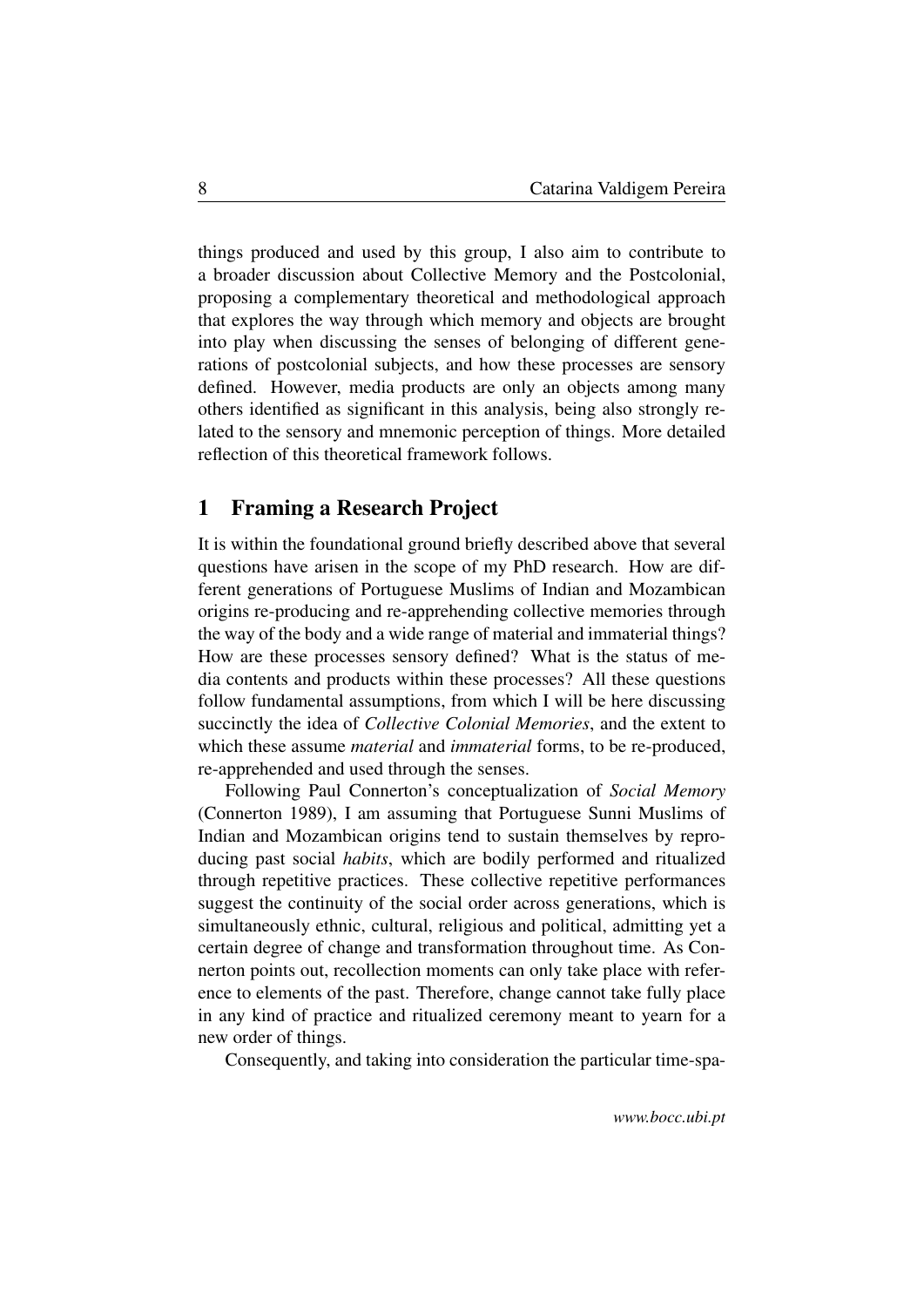ce frame that has shaped the triangular migration trajectory of Portuguese Muslims of Indian and Mozambican origins to Lisbon area, the colonial times both experienced and imagined in India and Mozambique show to be highly significant when analyzing these people's "habit collective memories" and its implications on the current identity positions. In fact, following some of the significant anti-colonial authors (Fanon 1967, Fanon 1986 - 2008, Memmi 1974-2003), those who have experienced and lived in colonial time-space contexts tend to interiorize and embody asymmetrical representations and habits of themselves and the others, reproducing subsequently unequal power relations, particularly based on differentiated racial, ethnic, social and political perceptions. Regardless of the 'actual lived experience', which might have conducted to particular moments of resistance and empowerment, I aim, thus, to understand the extent to which the colonial past has actually defined my interviewees' identities in terms of racial, ethnic and social perceptions, and how power relationships established in the past continue being produced in similar ways in current times and spaces of living. Furthermore, I am equally focused on how recollections of this colonial past are constantly being reviewed and imagined in present circumstances, both by those who experienced it and those who, although did not have a direct experience of those times, tend to bodily reproduce it. For that matter, I am also taking into account the most significant debates within the field of Diaspora, giving particular importance to the family household and other potentially relevant kinship relations as a fundamental stage and unit, where the negotiation and dialogue between the past and the present can be observed (Ashcroft et al. 1995- 2006, Brah 1996-2003, Breckenridge and Appadurai Fall 1989, Clifford 1994, hooks 1990).

Adding to this discussion, I am also highlighting researches focused on both diasporic and displaced populations, for providing a valuable account on the material and immaterial nature of memory acts, as well as on their political dimensions. From more embodied forms of reproducing, reinventing and imagining collective pasts in present times (Stoller 1997a, Basu 2004) to more material/tangible, and sometimes immaterial/intangible ways of remembering (Slyomovics 1998, Wright 2004), several empirical studies have been exploring, in different ways, the entanglement between memory, the (im)material and the political.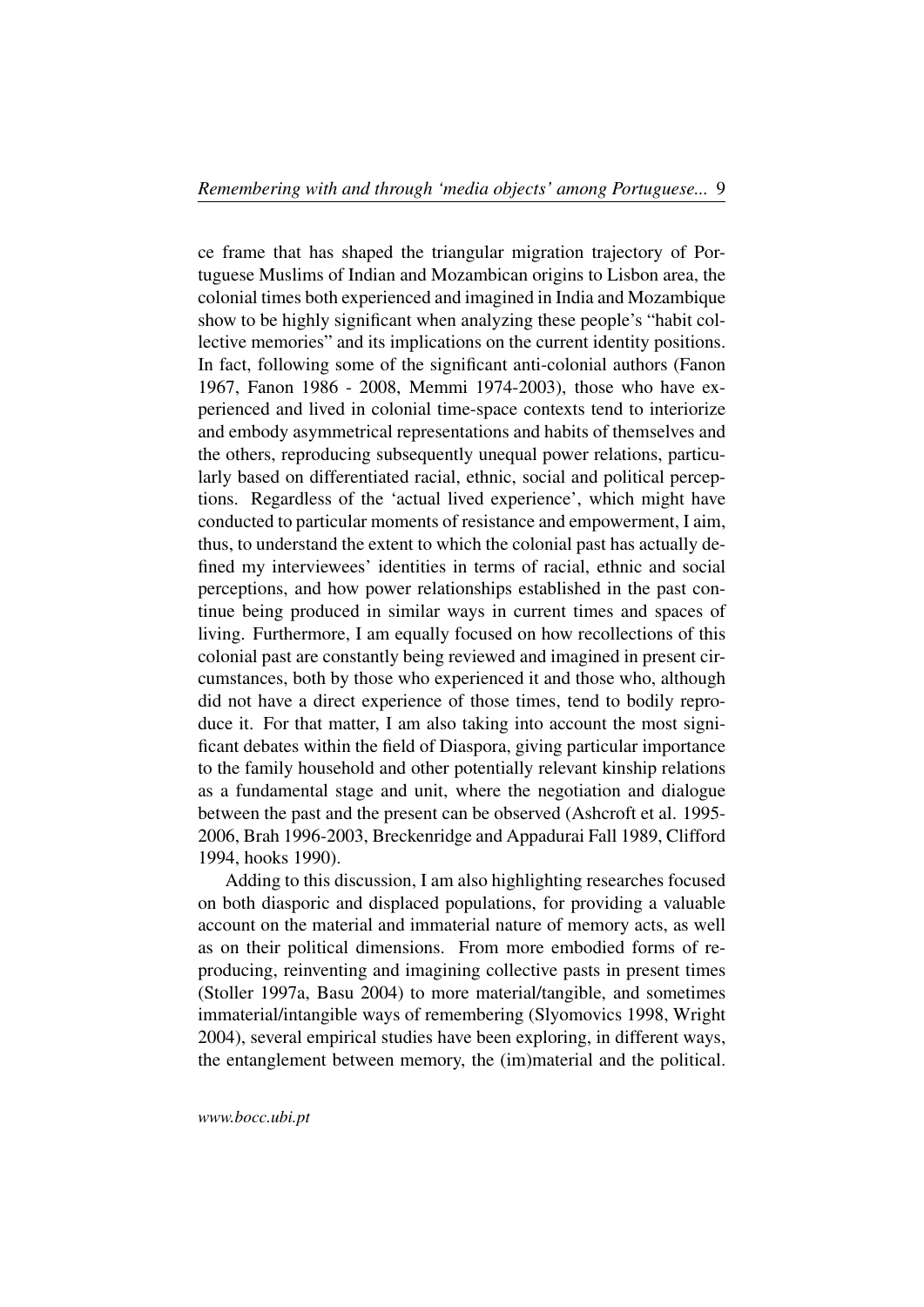However, not all of them undertake a phenomenology of the senses applied to both (im)material memories, being also underexplored the sensorial approach to media products and contents, as well as their mnemonic potential and implications among the diasporic.

As Edwards, Gosden and Phillips (2006) outline, "the senses form a bridge between the inwardness of the individual consciousness and the material and social worlds in which he or she exists". Therefore, without the senses no one is able to perceive, to use, to attribute meaning to the external things nor to remember past contexts either experienced or mediated through others. The senses are, thus, fundamental for the apprehension of things and for remembering, operating in a holistic manner, according to the qualities of the objects being perceived and used (Merleau-Ponty 2004-2008). It is with regard to this sensory operation that all objects acquire an equal status and potential, regardless of their nature, features and qualities, constituting therefore "sensory objects". Simultaneously, it is also based on this equal sensory potential that "sensory objects" can constitute a stimulus of memory of past events, occurrences, places, people or a general life context to which those objects seem to be related to in people's minds. Although not referring to 'sensory objects', but to other external entities, such as groups that we are part of, Halbwachs argues that most of our recollections are deeply spurred by others, by their recollections, being ultimately externally suggested (Halbwachs 1992). It is, therefore, through the external object that the individual's mnemonic connections and associations, with either lived or simply conveyed occurrences, are stirred. Furthermore, Serematakis dissertates on the way "the senses are entangled with history, memory, forgetfulness, narrative and silence" pointing how things, which are sensory perceived, enable these complex knots and knits (Serematakis 1994). These processes seem also to be determined by affects and emotions, as well as by the work of imagination, for both those with a direct lived experience and those who actually need to rely on 'mnemonic and sensory objects', as well as on and their significant persons' recollections to reconstruct and imagine a "collective" unlived pasts, and futures. Both David MacDougall (1998) and Arjun Appadurai (1998b) refer to these issues, when mentioning the mnemonic potential of media products and contents for both those who recall past events through the media, and those who imagine and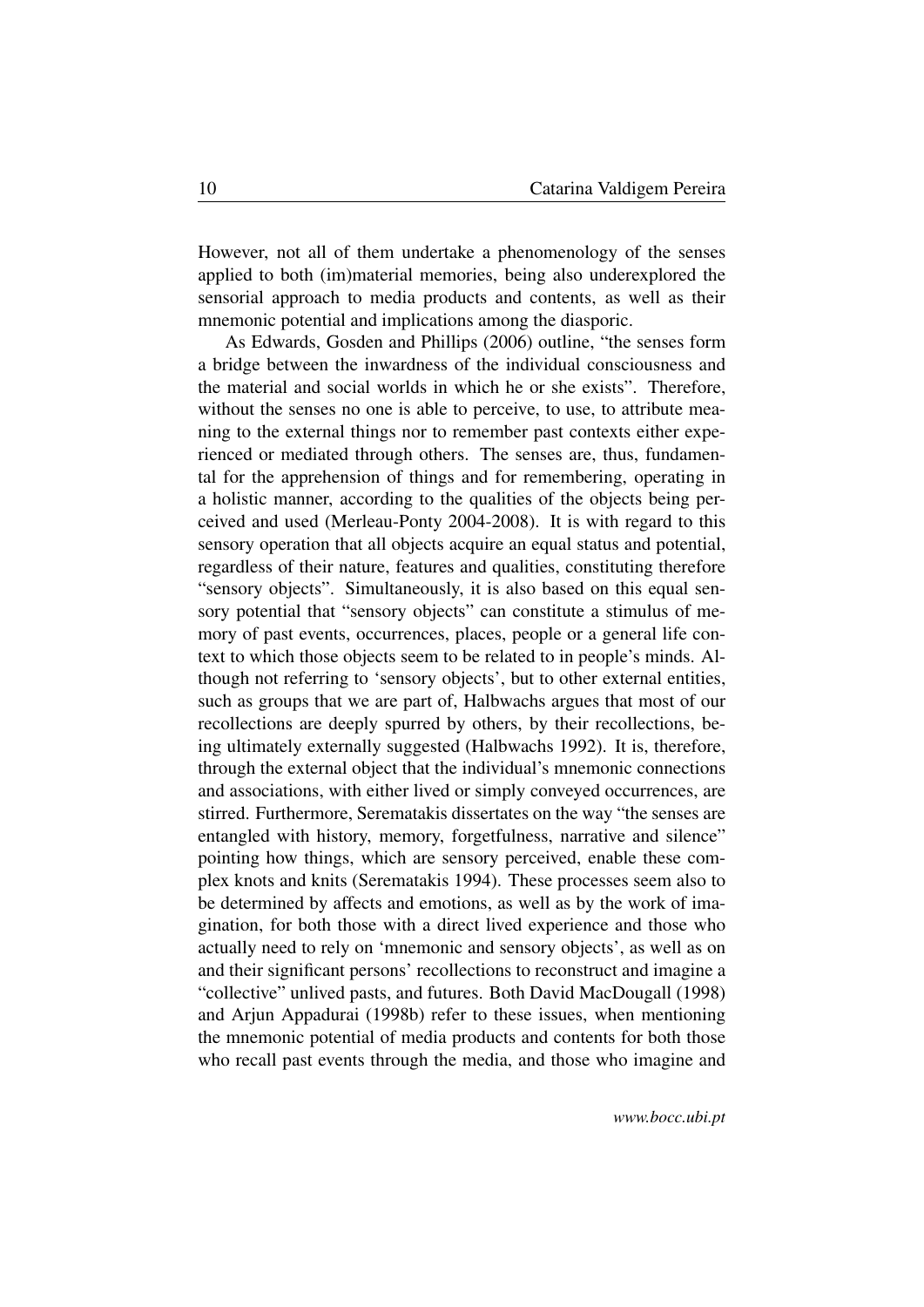build a nostalgia for the unlived past (and sometimes for the still not passed present) through media representations, which they are exposed to. It is also in this sense that sensory media contents and products, similarly to other objects, have the potential to promote the commonality of experience (of the past experience) and to sustain a social memory both through repetitive sensory perception and use. They enable also the continuous endorsement of 'imagined worlds', which refer to "multiple worlds that are constituted by the historical situated imaginations of persons and groups spread around the globe", predominantly those in Diaspora (Appadurai 1998b).

Taking into account this briefly described frame analysis, I have been aiming to understand how *collective colonial memories* are bodily produced, re-produced, conveyed and apprehended among two different generations of Portuguese Muslims of Indian and Mozambican origins, and how these processes are also sensory mediated through both the sensory re-production, re-apprehension and usage of diverse (im)material things, objects, including media products, made available at a global scale. The methodology undertaken throughout this research is what I will be presenting in the following section.

## <span id="page-10-0"></span>2 Methodologies

In search for answers to the questions that arose throughout the research process, I have undertook three main methodological approaches: a) a "*Sensuous and Tasteful Ethnography*" following Paul Stoller's proposal; b) a *Biographical and Consumption Research* among members of 11 Families, whom I have been in close contact with, and finally c) a *Photographic Exercise* requested from members of 4 families that showed a larger availability to collaborate in the research.

# <span id="page-10-1"></span>2.1 Undertaking a "Sensuous and Tasteful Ethnography"

By giving relevance to my own senses in the ethnographic fieldwork, as a means of understanding and experiencing the meanings being produced in the field, I have undertook a 12 months' "Sensuous and Tasteful Ethnography" (Stoller 1989), among Portuguese Muslims of Indian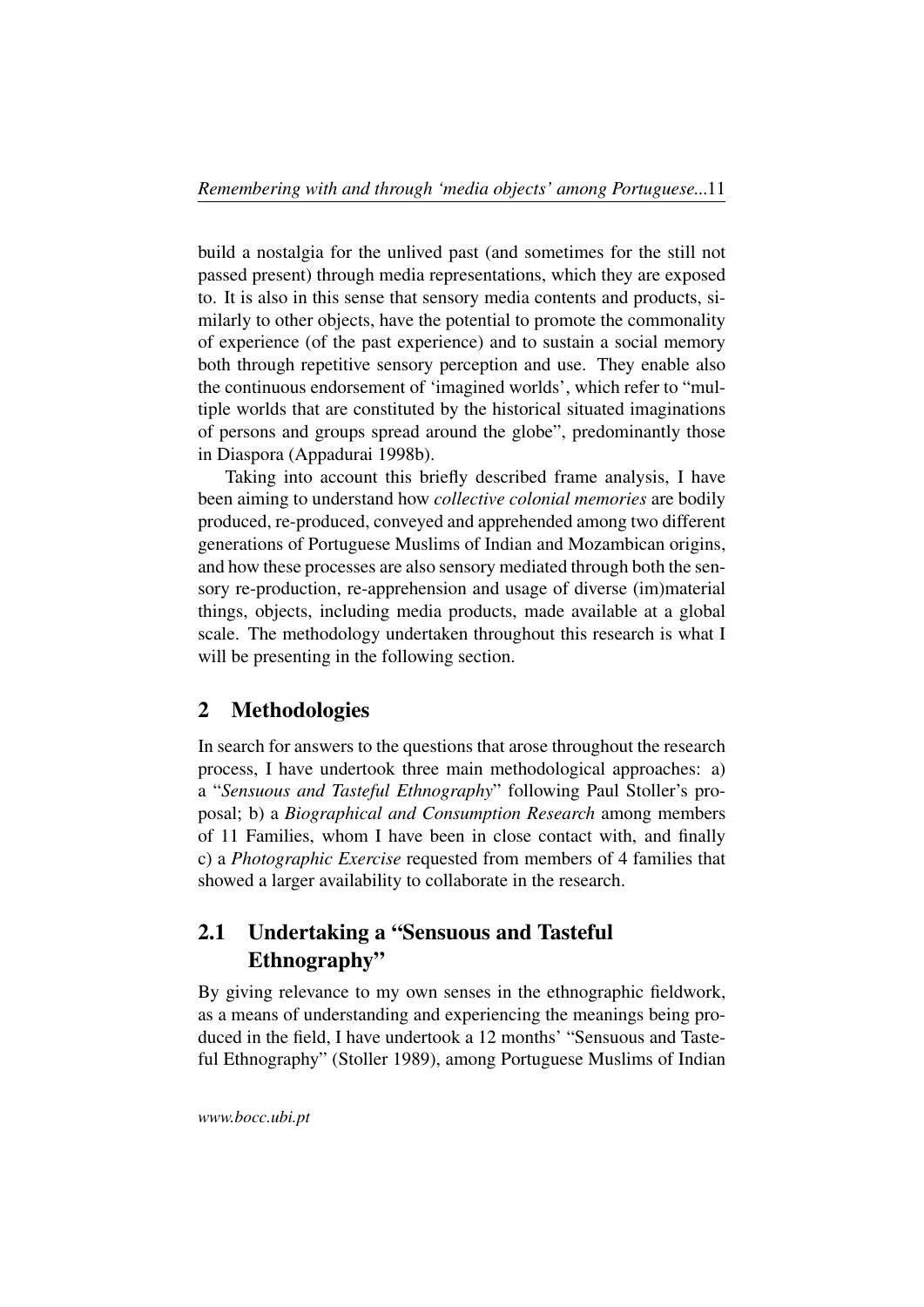and Mozambican origins. By diving and immersing into the field, embodying repetitive practices, grasping sensory objects/things of diverse kinds available in the field, I have used my own senses as a main epistemological tool, aiming to understand the extent to which meanings are produced and memories reproduced/contested through smell, sight, sound, taste, as well as, emotions. This approach required me to adopt a "Sensual Openness" in order to understand and describe what "things look or smell in the land of others" (Stoller 1989). My goal has been to produce "a narrative that savors the world of the Other" (Stoller 1989), giving a vivid, sensible and lively account of the meanings produced across times and spaces, between members of the same community, families, between different generations, between interconnected subjects.

I initiated my ethnographic fieldwork in the *Ramadan* of 2007 in the Lisbon Central Mosque, where the Lisbon Islamic Community is based. After 4 months of immersing myself in ceremonies and events of public nature – mostly religious and social – I started the fieldwork in more private spaces and environments, such as family households. I was given access to 7 households out of the 11 family units I was in contact with.

# <span id="page-11-0"></span>2.2 Doing Household Ethnography, Biographical and Consumption Research with 11 family units

Once "inside of the family", I continued undertaking a "sensuous and tasteful ethnography", being able to understand the place of diverse objects in the everyday life of the household, and among different generations of each family unit. Objects, such as those displayed at home, for both decorative and functional reasons; food of mostly Indian and Mozambican inspiration and influence; and finally ethnic (Indian and Arabic) and Portuguese mainstream media products/ contents, showed to be the most significant sensorial and mnemonic things used by my interlocutors. Not only I managed to collect these data through observation, and a limited degree of participation in the field, but also through in-depth interviews applied to two different generations of Portuguese Muslims of Indian and Mozambican origins (in the majority of the cases they corresponded to one parent and one child only, due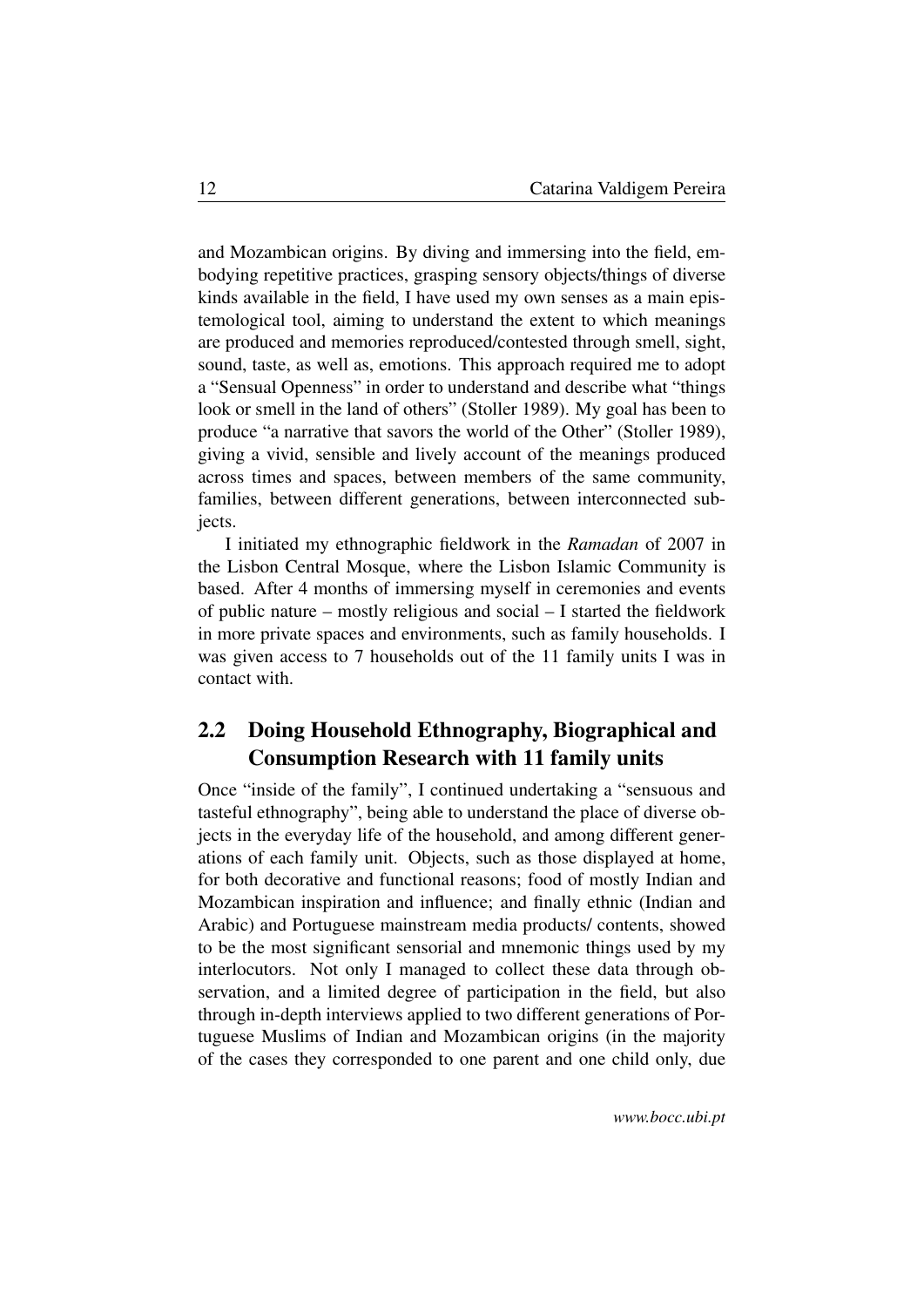to some resilience showed by my interlocutors to collaborate in the research). Each interview script focused on the personal and family life stories and trajectories from the South-Asian subcontinent to Portugal, (re)constructed memories of colonial times in Mozambique, either lived and reconstructed, according to the generation in study, and a description of the current life-style, routines, with emphasis on personal and social habits, within which consumption practices.

## <span id="page-12-0"></span>2.3 The "Photographic Exercise"

The third methodological moment corresponded to what I called "Photographic Exercise". In this exercise I requested previously interviewed persons, members of 4 distinct family units that showed larger availability to collaborate in the research, to select and take pictures of objects and things that they would associate to past people, places, events and habits, and that would be significant to them; objects and things brought from Mozambique, India or other countries and that they would identify as important; CDs/ DVDs/ that they would enjoy seeing and listening to; and objects and things that would remind them of their past and future projects.

It is important to note that media products and contents were very rarely pointed as significant objects to be included in the photographic exercise, for not being considered tangible objects, graspable by the photographic lens, and also for being in many cases measured as present objects, rather than connected to a relevant past. These findings had, nevertheless, some variances to be explored further on in this paper.

#### <span id="page-12-1"></span>3 Mapping Families and Households

During the fieldwork, I had the opportunity to establish contact with 11 families of Portuguese Sunni Muslims of Indian and Mozambican Origins that showed a wide-range of profiles, in spite of the collective migration and the similar family life trajectories. The diversity of profiles could be observed throughout the ethnographic fieldwork, in the several contexts of observation and participation, being some of the significant differentiation variables briefly suggested in the table of characterization of the interviewees showed in Figure 1.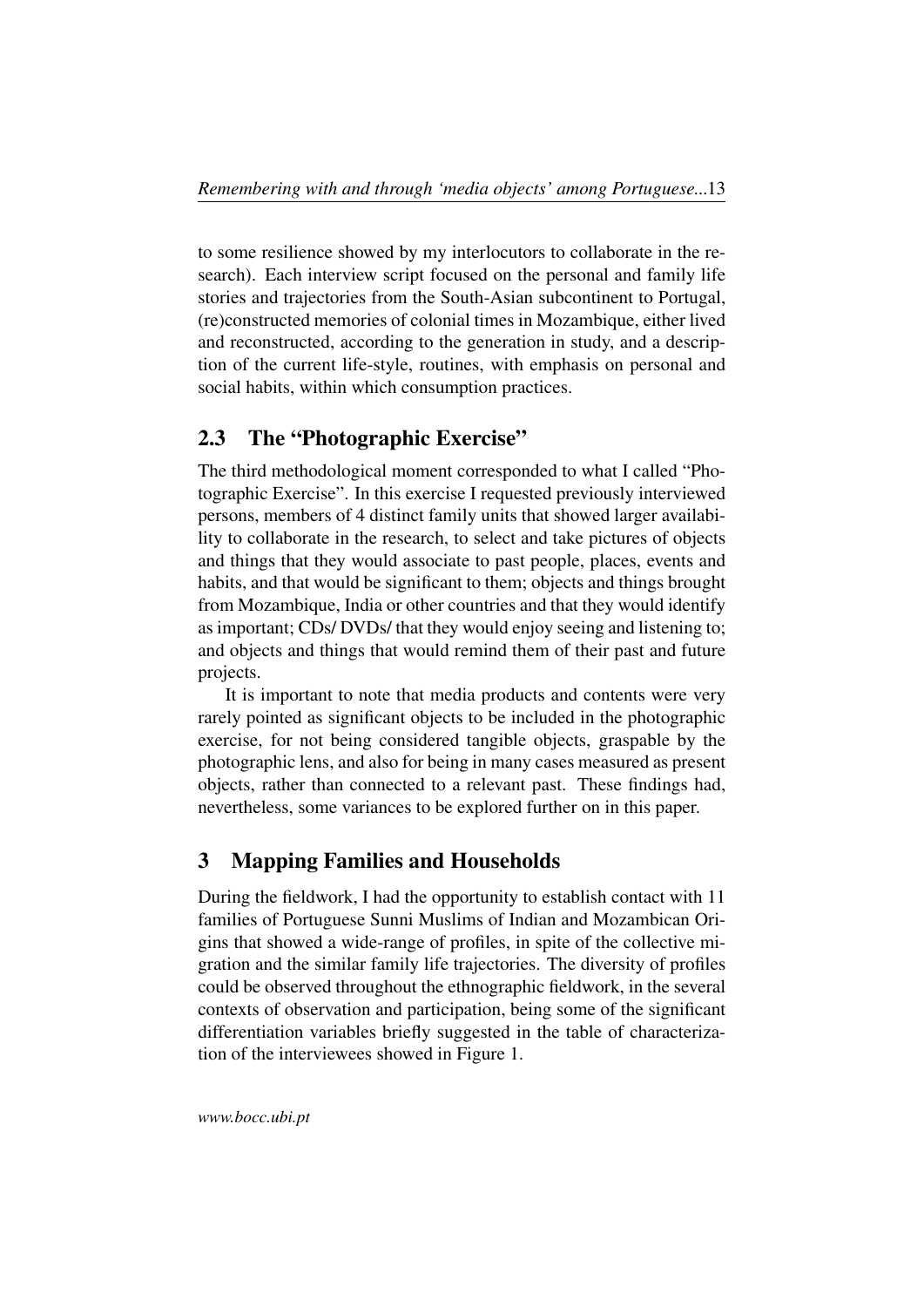Beyond the generational approach sought throughout the research and through the contact of at least a member of two generations within the same nuclear family household / kinship domestic sphere – mostly parents and children – I observed the importance of other variables of analysis of both individuals and family/kinship households profiles, which stress differences among community members and enable the identification of nuances in both the individual and collective trajectories of the subjects. However, I will not be able to explore of them in this paper, looking simply at the articulation between Gender effect; Date and Place of Birth; Date and Place of Migration; Education and Occupation and Ethnicity and Race Perceptions, for a brief outline of my interviewees' profiles.

Looking firstly at the older generation, within which the group of parents can be found, it is important to mention that the majority of these interviewees were female  $-9$  out of  $11$  – partly due to my own gender identity, as a young woman doing ethnographic fieldwork, and aiming to understand family stories and memories of past life experiences. All these parents were actually born outside of Portugal, mostly in the capital of Mozambique (*Lourenço Marques*), while it was still under the colonial rule. They were born between 1949-1968, being between 41 – 60 years old in September 2008. In what regards the periods of immigration in Portugal, these parents departed from Mozambique in two big waves, mainly between 1976-1980 and between 1981-1989, for both ideological and socio-economic reasons respectively, having mostly picked Portugal as a first choice.

In what concerns the parents' education profile, most of them did not pursue Higher Education degrees. Furthermore, it is also important to note that this was limited in colonial Mozambique, especially in terms of areas of study and access<sup>[6](#page-13-0)</sup>. Additionally, I could also observe a tendency among these interviewees to support and continue their fa-

<span id="page-13-0"></span><sup>&</sup>lt;sup>6</sup>The first High Education institute established in Mozambique was in 1962, becoming "Lourenço Marques University" in 1968, currently "Eduardo Mondlane University". Not all disciplines were taught in that Institute in the 60's, being also the majority of the students at the time white Portuguese. Only after the independence black African students started having fully access to Education. See MÁRIO, M., FRY, P., LEVEY, L. and CHILUNDO, A. (2003) *Higher Education in Mozambique*, James Currey and Imprensa & Livraria Universitária Universidade Eduardo Mondlane, Oxford and Maputo.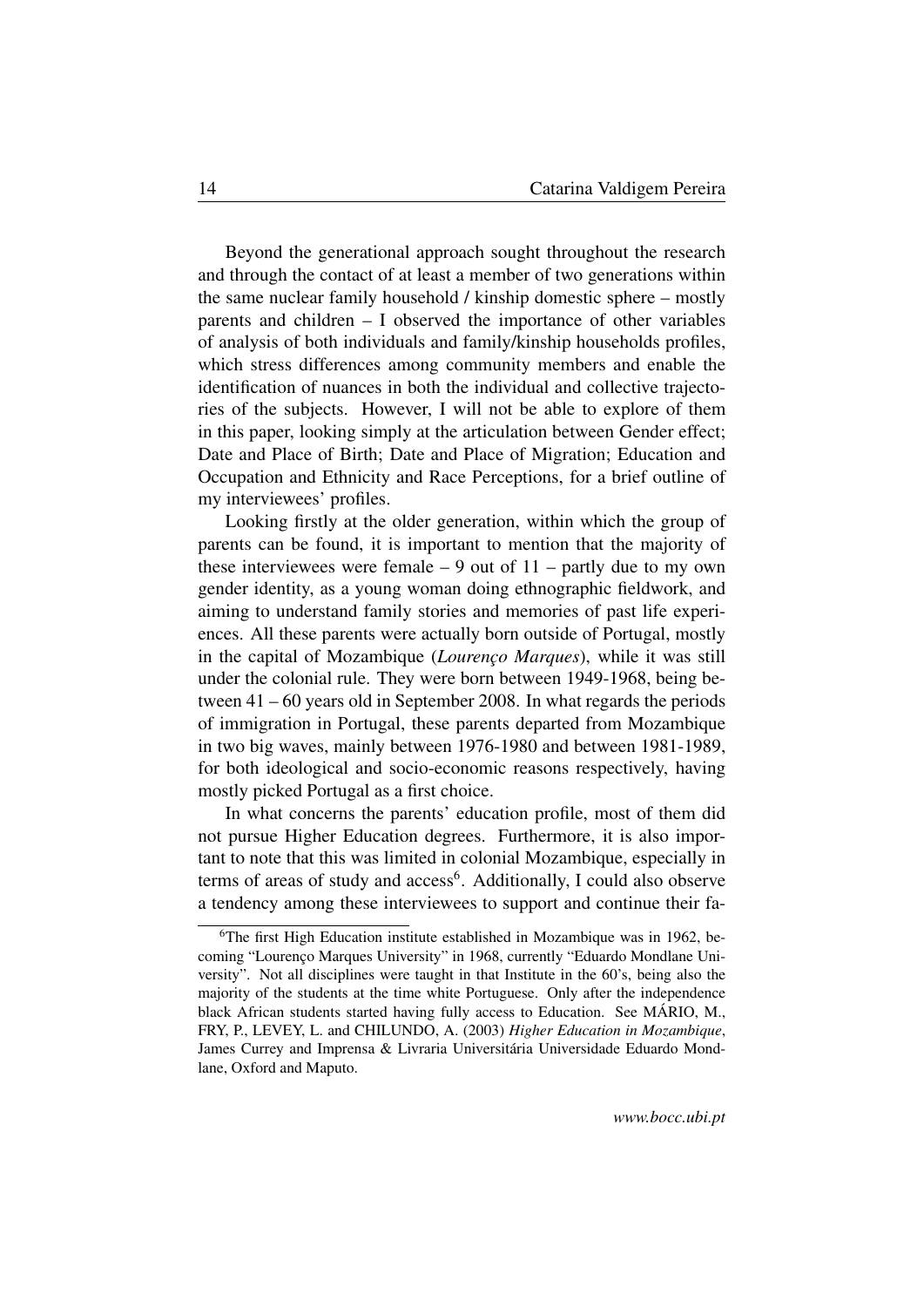mily private business from colonial to postcolonial times, option that dismissed many of them from furthering their studies and from adopting a more individual professional path. These aspects explain why the majority of my older interviewees, parents in the household, have sought a business activity after their arrival to Portugal, and those who actually took degrees and sought a career outside their family businesses are very few.

Taking a closer look at the children/ youngsters' interviewees' profiles, the equal number of male and female subjects shows my balanced access to both the feminine and masculine youth spheres, as well as, a higher male youth availability to collaborate in the research (6 young female and 6 young male interviewees). These youngsters were between 20 and 32 years old while I was doing my fieldwork, having been born between 1977 and 1989, mostly in Portugal, after their parents had decided to leave Mozambique. They have also, unlike the majority of their parents, pursue higher education degrees, yearning for highly skilled occupations/job, differently from the previous generation.

The last aspect to be pointed out regarding my interviewees' profile refers to the category of "Race and Ethnicity Perception". Being either perceived as "Indian" or "Mixed Mozambican", my interlocutors showed to engage and integrate a complex picture of racial and ethnic divisions, which would sometimes unfold into segregation practices within the same Islamic Community based in the Lisbon Central Mosque. These differentiation practices and discourses showed to reinforce and to continue previous colonial power relations, highlighted in some Lusophone anti-colonial and postcolonial literature (Matos 2006, Marques 2001, Zamparoni 2000). Similarly to what has been mentioned regarding the colonial context in Mozambique, I could understand throughout my fieldwork that Indian Muslims from Mozambique tend to be perceived and to occupy a higher position within the CIL, comparatively with Mixed Mozambican<sup>[7](#page-14-0)</sup> and other Black populations, who most of the time are marginalized and excluded from the leadership and from the informal events organized by the elite members of the community.

<span id="page-14-0"></span> $7By$  Mixed Mozambican Muslims I mean people who are perceived as not purely Indians, being in the majority of the cases descendents of both Indian and Black Mozambicans, or both Indian and white Portuguese.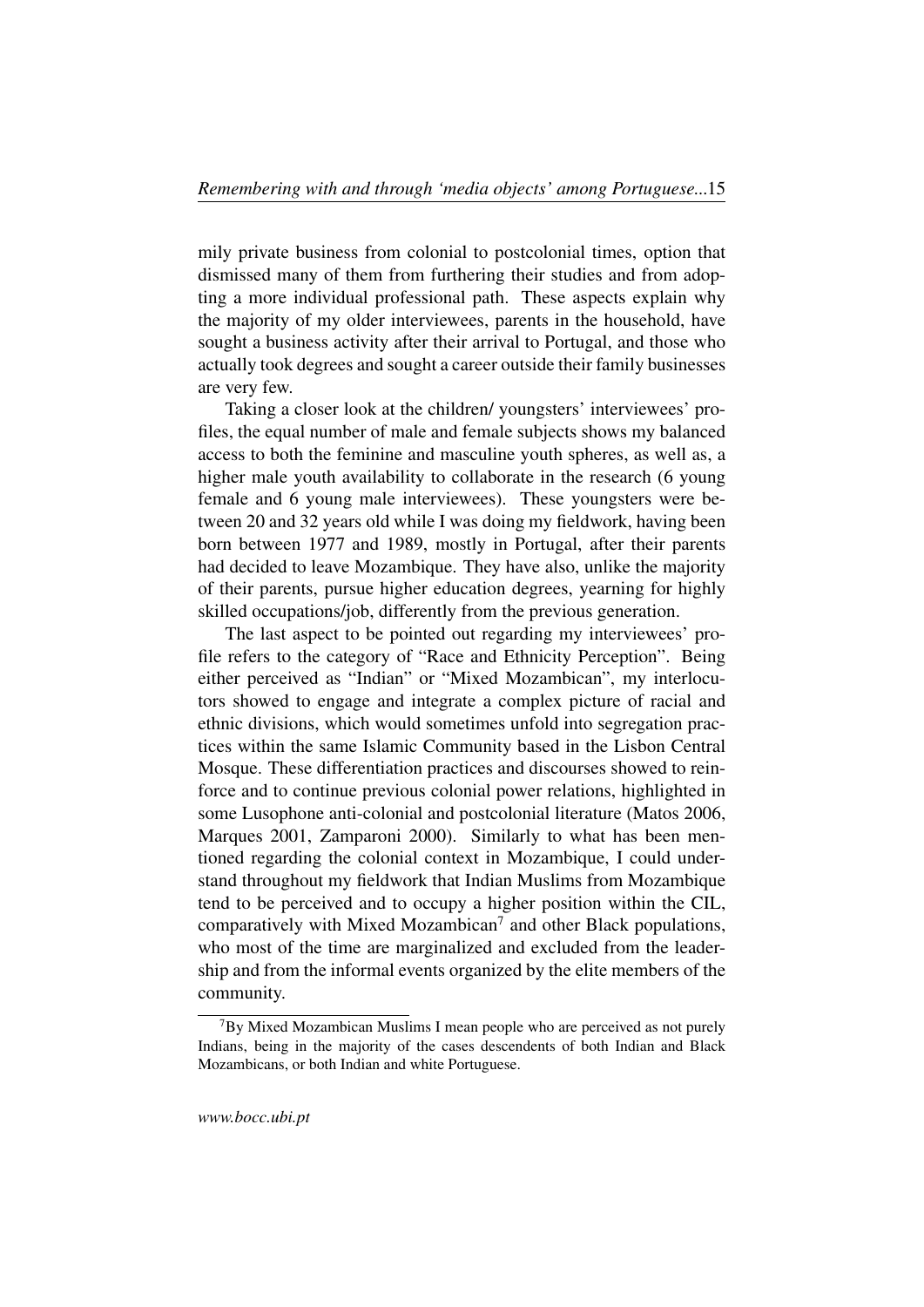Although my goal in this paper is not particularly of exploring the ethnic and racial reproductive mnemonic practices and discourses among any of the family households, whom I have established contact with, and that agreed to collaborate in my research, a reflection of the transmission of collective memories through the use of media products and contents cannot also exclude the implications of the ethnic and racial perceptions among its users. Randomly taking a "pure" Indian Family Case Study as an example of nuclear family unit, composed by parents and children, I explore and discuss the processes of reproduction, re-apprehension and use of collective memories through the use of the media, in the person of *Hoor*, a mother in a household, and *Hanifo*, her oldest son. Aspects related to an assumed *Indianness* shall certainly be discussed through the juxtaposed lens of media uses and memory, where the intergenerational process is fundamental. A very brief sociographic description of this family household follows.

#### <span id="page-15-0"></span>4 *Hoor's* and *Hanifo's* Household

*Hoor* was in her early 40's when I met her in 2008. Being married for more than 20 years, and the mother of two boys – *Hanifo*, in his early 20's, and Zaki, in his early 10's – *Hoor* showed to accumulate several responsibilities inside her nuclear family household. Her husband, who I did not have the chance to meet or to talk with, was not at home most of the time, for having decided to take a job in Angola.

By trying to play both the role of the mother and the father, *Hoor* showed me some of her doubts and anxieties in her sons' upbringing. She would regularly recall her husband's rules and authority within the household as a way of strengthening her own power towards her children, as well as to reinforce the perception of the male authority at home.

When I met her, *Hoor* had actually completed the  $9<sup>th</sup>$  grade, working part-time in her brother's Real Estate Agency. She seemed happy with the flexibility that this work position has given her, being able to pursue her interrupted studies and to take care of the household. She would always insist on telling me her long lasting work experience in small shops and businesses from early age, emphasizing her gender, ethnic and religious identity position. Her gender struggles seemed to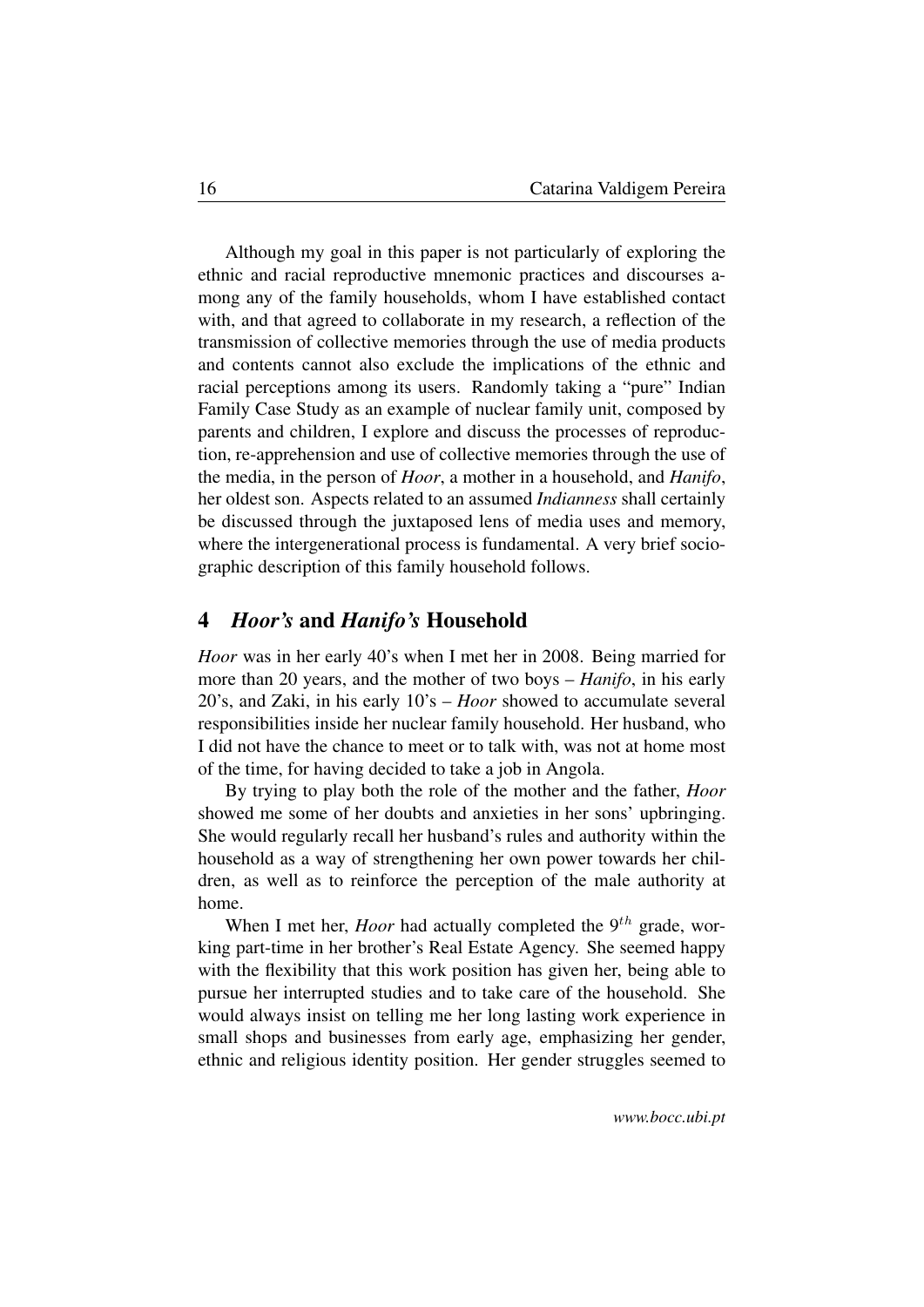be highly important for her, to the extent that she would be always explaining me her decision to continue her studies, aiming to be perceived as an emancipated and independent woman, comparatively to other women, members of the Lisbon Islamic Community.

*Hoor* was born in 1968 in the capital of Mozambique, the old *Lourenço Marques*, unlike her parents, who migrated from India at a very early age. Similarly to many other members of the same trade caste group – *Memon – Hoor's* parents built the family future upon a small store they had in the centre of that Mozambican city. "We used to sell clothes and gifts and things like that. . . .and perfumes. . . ..because in Mozambique it was just like that. You would have a shop and would sell a bit of everything" said *Hoor*, while recalling her childhood in Mozambique. Having grown up within this environment, together with her 4 siblings, *Hoor* would help her parents in the shop or in the household management, when she was not at school.

After Mozambique's independence, *Hoor* was removed from school by her parents, who feared Frelimo's recruitment of children for communist countries. She had only completed primary school at the time, having only undertaken small broidery courses, and dedicated herself to the household and the family business after this period.

With the devastating socio-economic crisis that cleared all goods from the markets, and with the aggravation of the political instability that promoted a constant feeling of fear, *Hoor's* parents felt the need to seek better life conditions, and followed their Indian-Muslim peers' decision of migrating to Portugal. *Hoor* was 15 years when her family settled in Lisbon area in 1983. Three years later she decided to marry a member of the same religious and ethnic group – a *Memon* – with a similar migratory trajectory to her own.

Although being in Portugal for more than 15 years, and having completed more years of life in Portugal than in Mozambique, this African country seemed to remain as an affective home-place for *Hoor*. This could be observed in many ways, being also particularly sensory defined, as pointed in her recollection of arrival to that African country: ". . . because it's my homeland, where I was born. . . .When I arrive there, when I get of the plane, the first thing that ... ... I can't stop crying. It seems that I arrived to a place that is mine, that means something to me. I just need to feel that air, that smell. . . ..and I start crying.".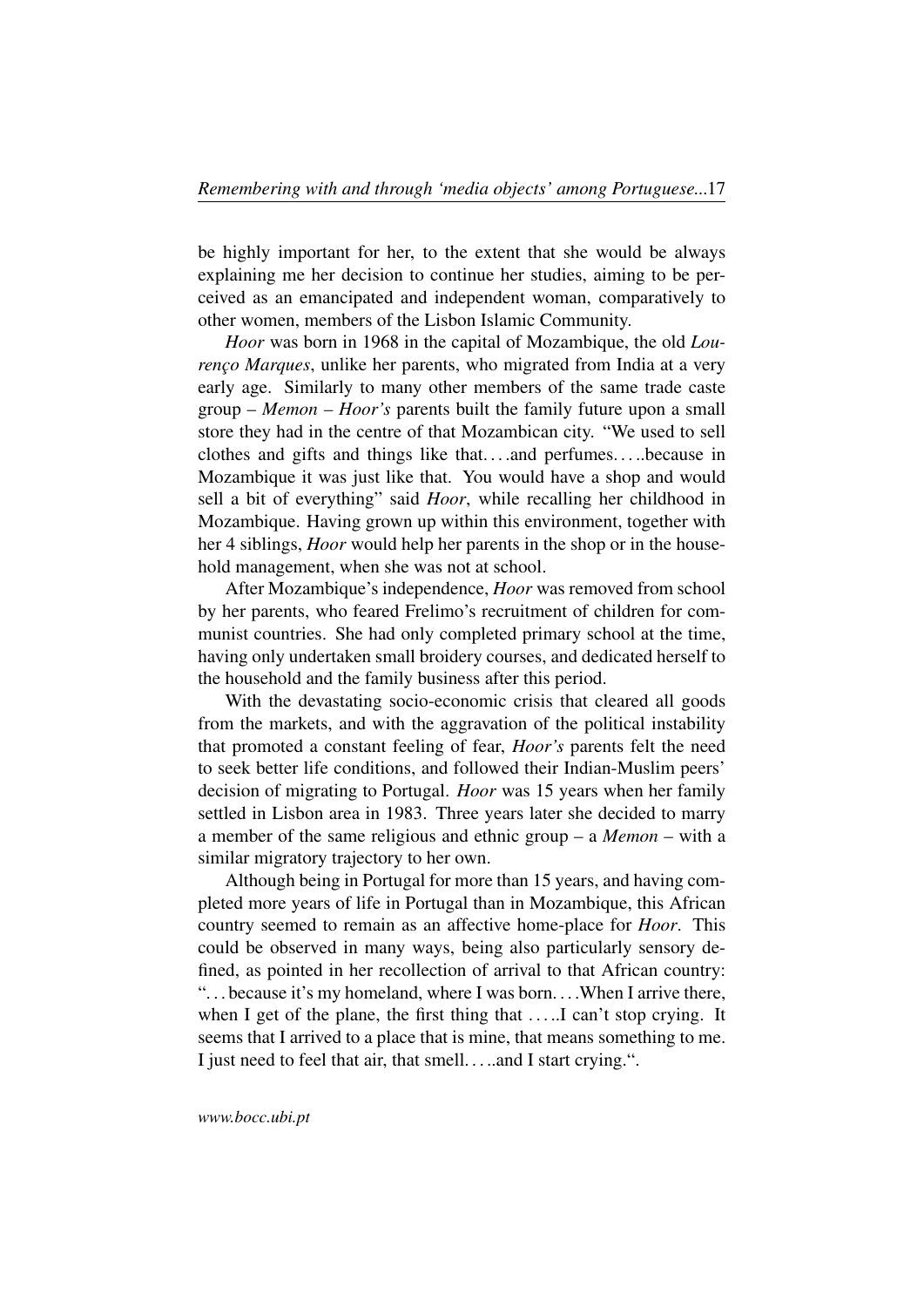*Hoor's* oldest son, *Hanifo*, was already born in Portugal in 1988, and turned 20 years old in September 2008. At the time of my fieldwork, *Hanifo* was undertaking a BA degree in Economics, moving between *Odivelas*, a suburbia city where he lives with his family, and Lisbon, where he was studying and spending a significant part of his social time. Assuming himself as a "Lisbonor", Hanifo showed how much he enjoyed the 'Lisbon life-style as a single young student. "How would you describe the 'Lisbon life-style'?", I asked him. 'Lisbon Life-style......Lisbon life-style is to wake up, take the metro to the university, is being in that....that's it, in a more, more.....open environment, I don't know! Then, is to go to Bairro Alto at night, for instance. . . .is. . . . . . ..at least I feel that Lisbon is wider. . . there are more openings...".

*Hanifo's* description of his own use of the city of Lisbon was also very much established by comparison with his experience in Mozambique, where he has been few times for family reasons, not having found there, though, the range of possibilities and activities he claimed to be able to do in Lisbon. This clear sense of empowerment promoted by being in Lisbon, seemed to be one of the most important things for *Hanifo*, who also showed to feel a clear attraction for developing countries in Europe and in the Middle East. Seeking a successful and fulfilling professional and personal life, and a reflective awareness of the political and economic world circumstances, *Hanifo* showed to engage with ideological debates about the unequal power relations between the geo-political categories such as the East and the West.

<span id="page-17-0"></span>Feeling connected to India, *Hanifo* mentioned that his cultural roots were in that South-Asian country. However, he also said he could not follow "all those Indian traditions" since he is first and foremost a Muslim. Believing that Culture shall not be confused with Religion, *Hanifo* showed a quite autonomous subject position comparing with his mother. Nevertheless, some of these generational, ethnic and religious challenges are better understood through an analysis of their Media Sensory Memories.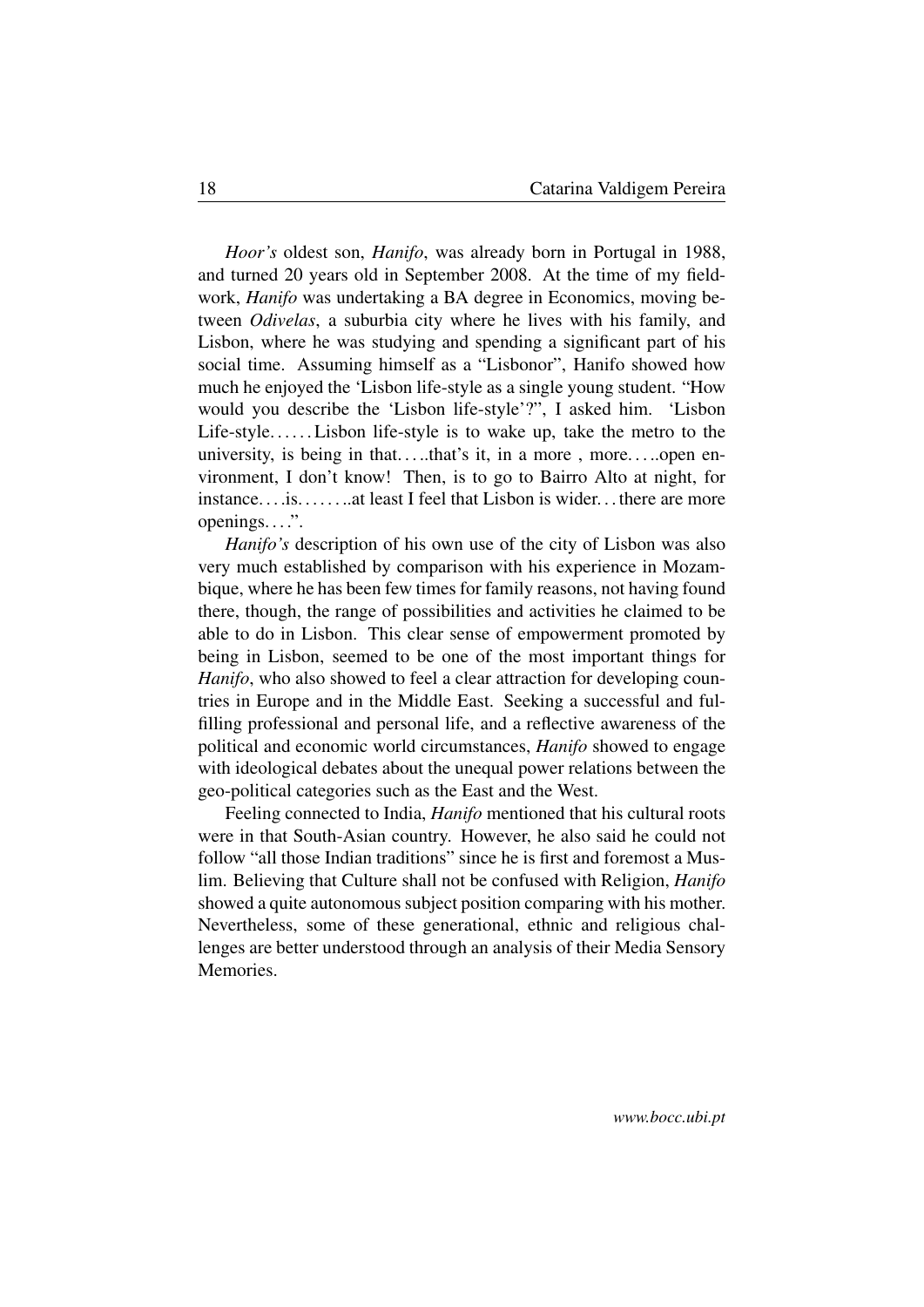## 4.1 *Hoor's* Media Sensorial Memories: remembering with and through media objects

Media uses emerge in a quite scattered way in *Hoor's* narrative, yet constituting relevant temporal and spatial markers of her childhood and youth, as well as of her family memories, from colonial and postcolonial time-space contexts.

While recollecting her life events and the significant moments of her childhood in colonial Mozambique, *Hoor* mentioned her weekend habits and practices of going to the cinema – "the matinee" – with around 10 female friends, with whom she would also have, right after the cinema, a nice snack in "Scala" or "Continental" cafés in the old *Lourenço Marques*. This practice seemed to be part of *Hoor's* weekly routines and social life habits, as well as part of the uses of the urban space, still alive in this woman's memories. Most of the girls participating in this weekly activity would be children of members of the local Indian Muslim community, with the exception of some Hindu friends that once in a while would join the group. *Hoor's* father would encourage this practice, by taking her and the girls to the cinema, and then home, after a long afternoon of peer socialization.

*Hoor's* recollections of her youth in the old *Lourenço Marques*, remain, therefore, connected to repetitive social habits of consumption of Indian movies, which have strongly promoted the construction of an imagined collective Indian identity, reinforced by the images in display in the movies, as well as by the act of going in group to the cinema, regardless of the various purposes involved in that practice. Through this repetitive social and family practice of media consumption, an imagined *Indianness* would be sustained and reconstructed across time and space, blurring the boundaries between the past and the present, between here and there. Furthermore, these social and cultural practices seemed to be associated with happiness and fulfilling moments for *Hoor*, not mentioning any kind of limitations imposed by the colonial rule in her own and her friends' practices. This absence of detail on potentially negative memories can be understood and read in many different ways, reinforcing, nevertheless, the argument of the higher status attributed to populations of Indian origins in colonial Mozambique, comparatively to others, as well as, the idea that many of these populations of Indian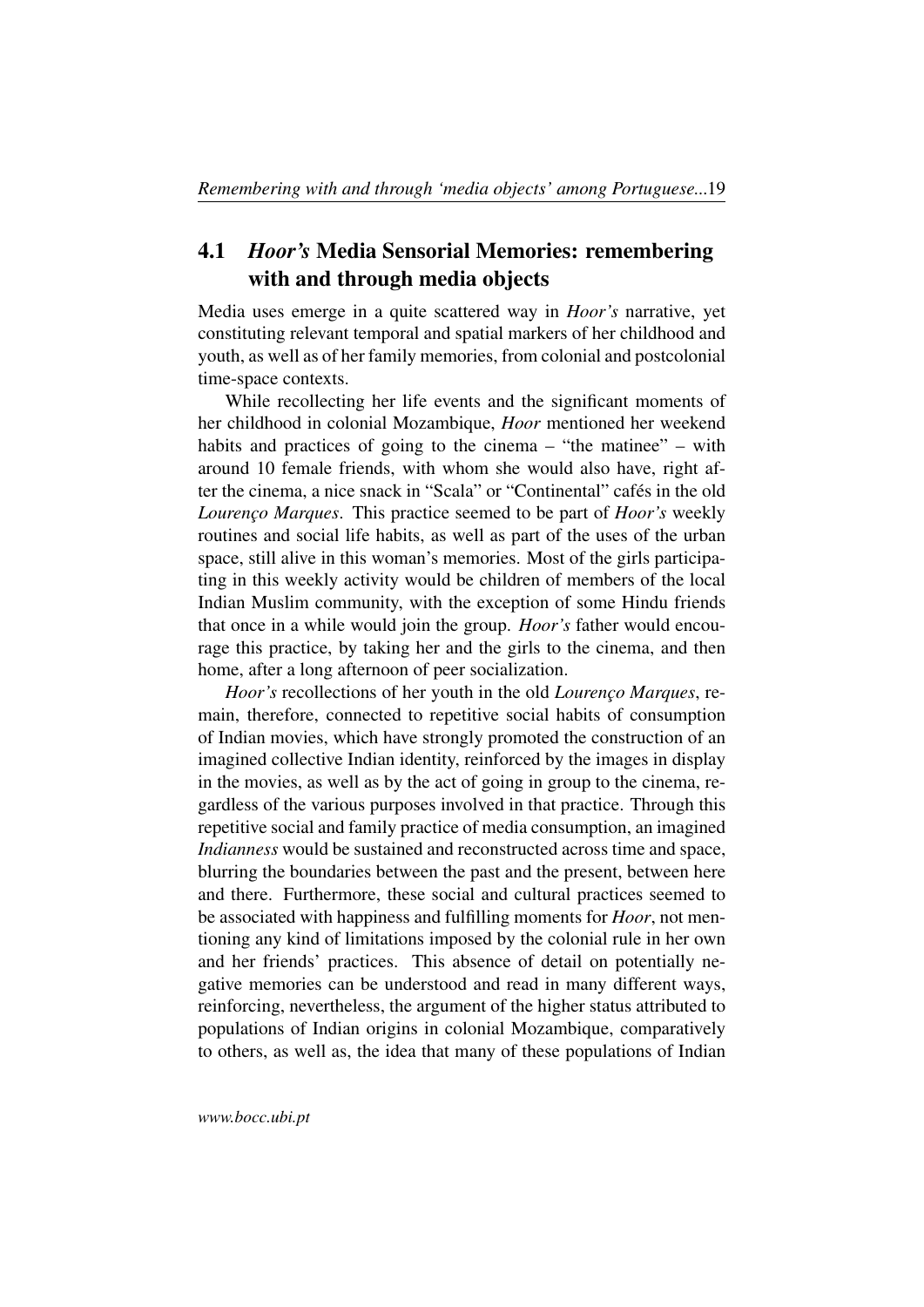origins would be either relatively autonomous in their lifestyle, keeping up with their own individual and collective choices and practices, being alternatively "assimilated colonial subjects", for adopting manners and positions of the "colonizer" (Memmi 1974-2003, Bhabha 1994). These arguments require, though, further discussion that cannot take place in this small paper.

Still referring to her weekend routines, and to the media uses present in the family life already after the independence of Mozambique, *Hoor* also described her Saturday nights at home from 1979 onwards, when the first TV and VSH players were introduced in the country. The family practice of watching an Indian film would make them change the whole living room layout, in order to simulate a cinema room and gather relatives and friends around the TV. *Hoor* also pointed out that everyone would acknowledge the new Indian movies releases, therefore, they would easily order them from relatives and friends with neat connections to India.

It is interesting to note that *Hoor* referred to the fact that copies of these films would be easily available, showing the extent to which the Indian media contents and products became extensively and intensively used and exchanged throughout the Indian Ocean, from colonial to postcolonial times. Through them, an imagined *Indianness* would be promoted and reinforced, being yet shaped by several Mozambican colonial and postcolonial ingredients. Some of these ingredients could certainly be observed at the level of the relatively high status attributed to the populations of Indian origins in this African country, from colonial to postcolonial times, where *Hoor* is a single element. Being part of her daily life and routines, Indian media products and contents were also deeply connected to her "Mozambican way of life", through which she could actually apprehend imagined memories of a collective Indian world, both visual and sonic<sup>[8](#page-19-0)</sup>.

In fact, contrary to her life experience in Mozambique, *Hoor's* recollection of the migration and settlement in Portugal stressed the lack of Indian media products and contents. This fact, in addition to the aus-

<span id="page-19-0"></span><sup>&</sup>lt;sup>8</sup>Both Indian movies and music would be displayed in Hindi, the Indian language – Hindi –, which would preserve a sense of a global sonic ethnic identity, even when the users were not acquainted with it at home, for speaking other Indian dialects, according to the caste and the region of origin in that south-Asian sub-continent.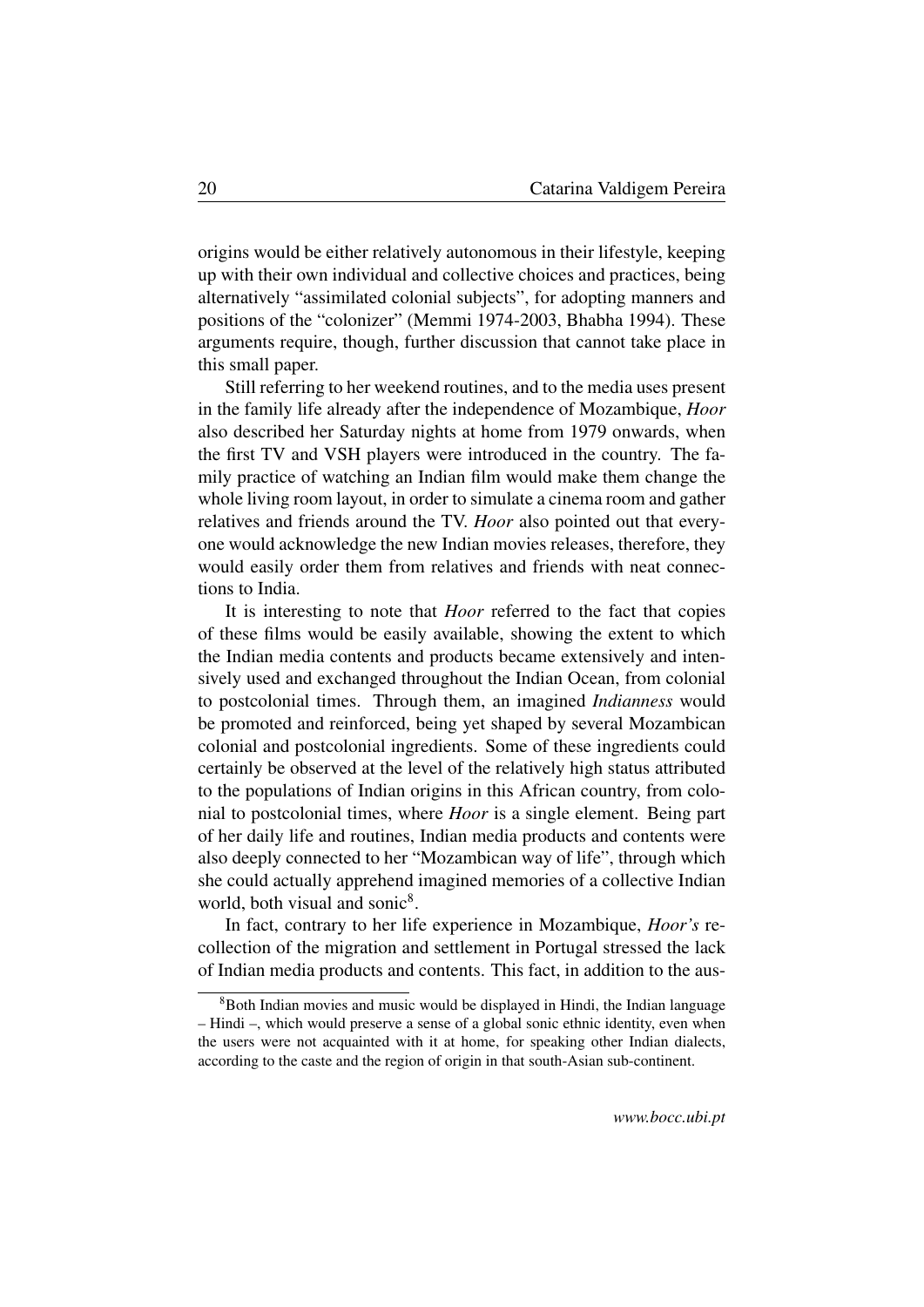tere lifestyle that she and her family members faced at the arrival, had provoked in her and her siblings a deep anguish, feeling of displacement and loss, as well as a sense of unfamiliarity with the new host society – Portugal.

*Cat – What did you feel back then? What was the first impact after the arrival?*

*Hoor – Very bad, very bad. . . . I used to cry a lot, I used to cry all the time. And then, we used to have there. . . ..we used to get the radio signal . . . .we used to have an antenna that was from South Africa and that used to play Indian music throughout the day, and it used to be a great company. Here nothing! I didn't have a thing! I would cry, and cry, and then there was a day that my father told my mother "She is crying so much. . . ." – and we almost didn't have any money to buy food – but he got me an audio recorder. A small one.*

*Cat – What kind of audio recorder, those cassette players?*

*Hoor – An audio cassette player, so that I could listen to music and would stop crying. . .*

*Cat – But have you got cassettes afterwards?*

*Hoor – I had brought cassettes from Mozambique!*

Interestingly, while recollecting her life in Mozambique and describing her arrival to Portugal, *Hoor* did not actually refer voluntarily to any other sorts and types of media contents/ products, apart from the Indian ones. Other media uses were in fact simply mentioned by my input and questions, showing the extent to which they were either absent or simply placed at a more irrelevant and unconscious level of her past. Media contents and products, other than the Indian ones, showed to be, in fact, "objects of the present" and daily life things, with no relation to any significant past, and with no potential to stimulate recollections of *Hoor's* worthy pasts.

Referring to the "media objects of the present", Hoor mentioned that she regularly listens to both Portuguese and Brazilian music, mainly on the radio, in spite of her clear preference of Indian music, particularly that of Bollywood films, which she currently tends to listen to online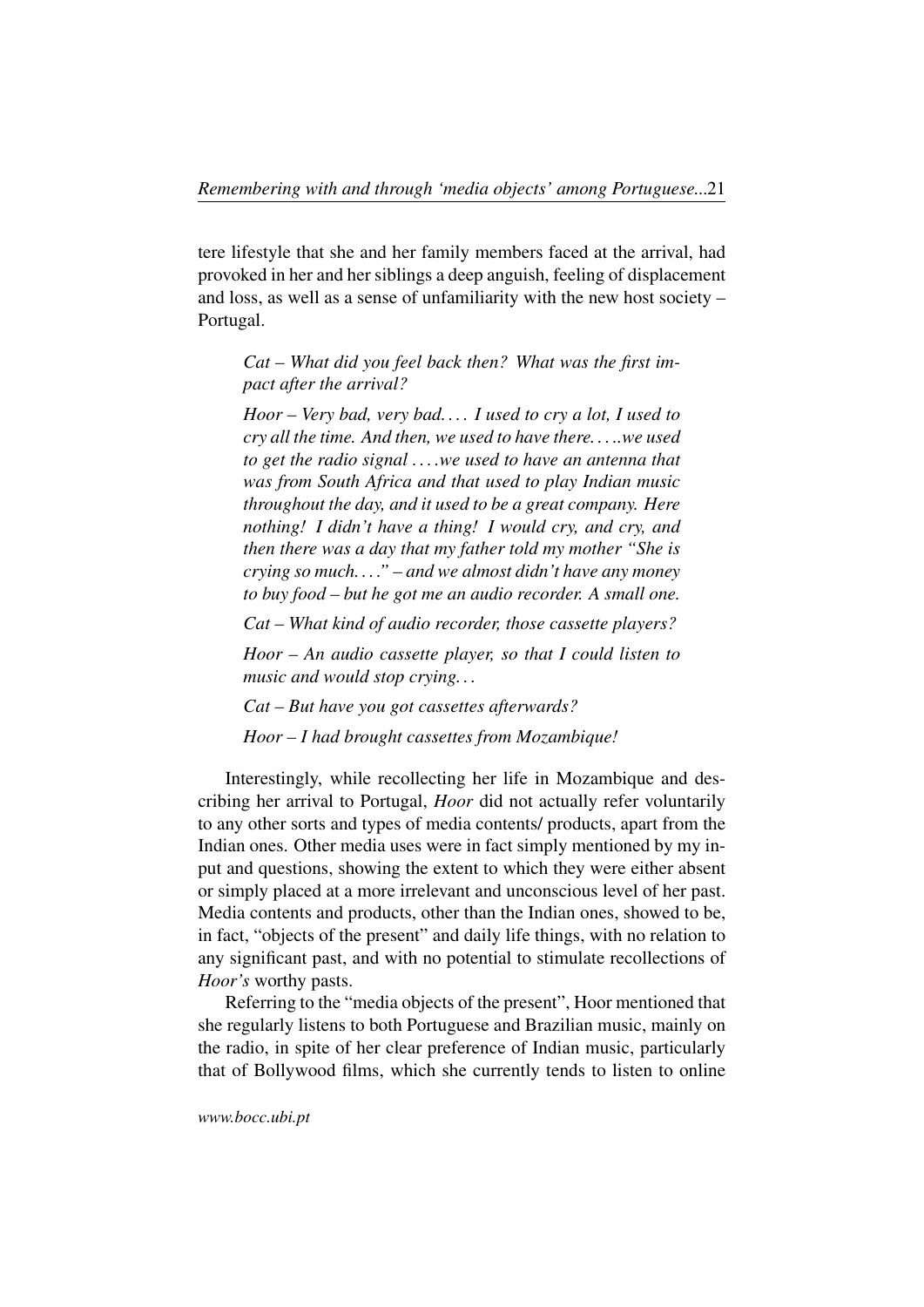more regularly. Additionally, *Hoor* mentioned her daily habit of watching TV in the beginning of the evening, pointing the TV News and the Brazilian soap operas broadcasted in the Portuguese mainstream television as the most relevant TV programmes for her. Beside all this general media consumption, she also confirmed to continuously watch Indian films that she regularly rents from a local video rental shop, whenever she cannot actually get movies from relatives and friends who download from the Internet. In what regard Indian films consumption, *Hoor* actually showed to clearly reproduce the same media consumption practice that has been significant in her childhood and youth in both colonial and postcolonial Mozambique. However, the new circumstances of media production, distribution and reception have also led to new social and personal rituals of consumption and to new organized temporalities of usage (Appadurai 1998a).

A part from these media preferences and uses, other mainstream and western media products and contents have also been referred to significant in *Hoor's* daily life, for enabling her to better integrate into the society she has been living in. In fact, several mainstream TV contents have been followed as a relevant compass of her's and her family's religious identity. Taking the TV general contents as an external in-put and stimulus of our conversation, *Hoor* actually showed the extent to which they guide her own and her family's reflection of how to be a Muslim in a non-Islamic country, where recurrent negatives images of Islam and Muslims are displayed. Furthermore, taking media contents as an external social stimulus, *Hoor* also recollected recent family events related with her own and her children's religious identity, which they are constantly required to explain and review, particularly after 9/11. General TV contents remained for her, hence, a reminder of her and her family's muslimness, as well as a fundamental source of information and a guiding tool for her religious subject's positions and performances.

*Hoor – on TV as well. . . .isn't it? And with this problem that there was with the attacks, people talk more and more. Few days ago my son. . . .. the teacher of. . . .the discipline of. . . .. - he told me, but I can't remember right now – she asked him to explain what Islam is and how people are supposed to go to the Mosque.*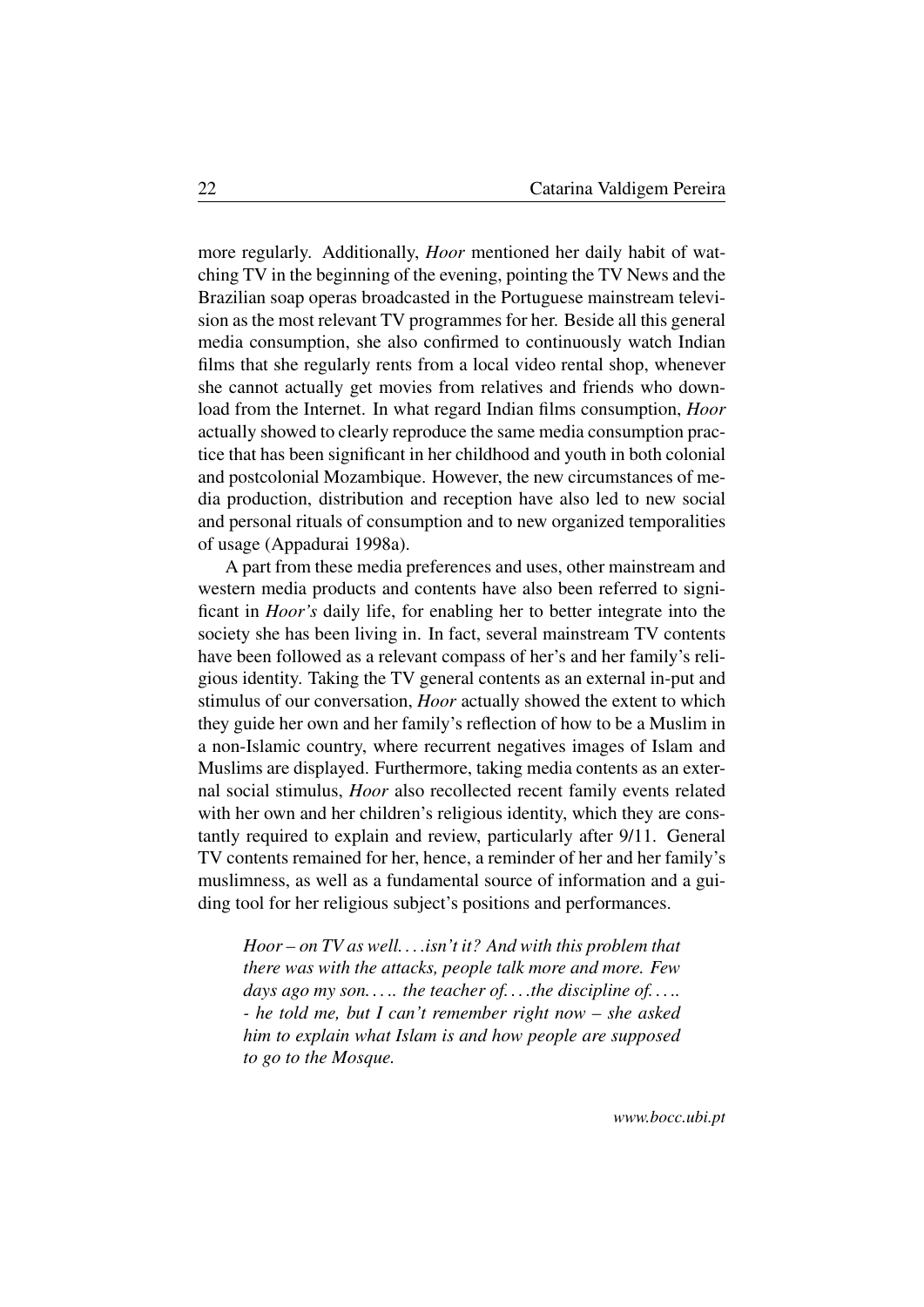*Cat – This was at school?*

*Hoor* – Yes, at school. He went  $(...).$  *he took the djubo*<sup>[9](#page-22-1)</sup>; *he took the hat, plus the pictures we took in Saudi Arabia – he took all this to school, got dressed and explained. His teacher loved it! She really liked it! (. . . ) and then he told me "Mother, today I'm taking the djubo on" ; "So why are you putting in on?"; "But Mother, wasn't it you who told me that we shall not be ashamed of it?"; I told him: "You are right my son, I'm not ashamed! And if people want to laugh, they can do it! They just show they are ignorant!"*

The recollection of this dialogue with her youngest child, suggests a previous personal reflection and a family discussion regarding the degree of acceptance and respect they feel to have as Muslims in Portugal. An attempt not to be noticed and identified as different in the Portuguese Society, by becoming less visible, is slightly suggested in *Hoor's* dialogue, particularly in what refers to her son's decision to take the *djubo* to school. This interview excerpt shows the inside struggle of this family identity positions and performances, which are in constant review and reformulation, being also shaped by subjective experiences and individual choices, as well as, by the western negative media representations of Muslims and Islam.

#### <span id="page-22-0"></span>4.1.1 *Hoor's* "Sonic pictures" and memories of recent pasts

Looking now at *Hoor's* selection of things for the photographic exercise, apart from several decorative objects placed in her living room, through which she deeply connects to positive recent past experiences either lived or mediated by relatives; to significant family relatives who actually offered her those objects when going in special journeys; and to God and Islam in general, by mnemonic association<sup>[10](#page-22-2)</sup>, *Hoor* also chose to show me some of her "media things", which she highlighted

<span id="page-22-1"></span><sup>9</sup>*Hoor* refers to the long tunic, usually know as *Djellabia* in the Islamic World, as *Djubo*.

<span id="page-22-2"></span><sup>&</sup>lt;sup>10</sup>*Hoor* showed me an "Azan Clock", meant to display the times of the prayers, which her parents brought from their pilgrimage to Mecca. This object constitutes first and foremost an external mnemonic stimulus of her parents' care and the love they share, having even gained a higher symbolic importance after her father's death.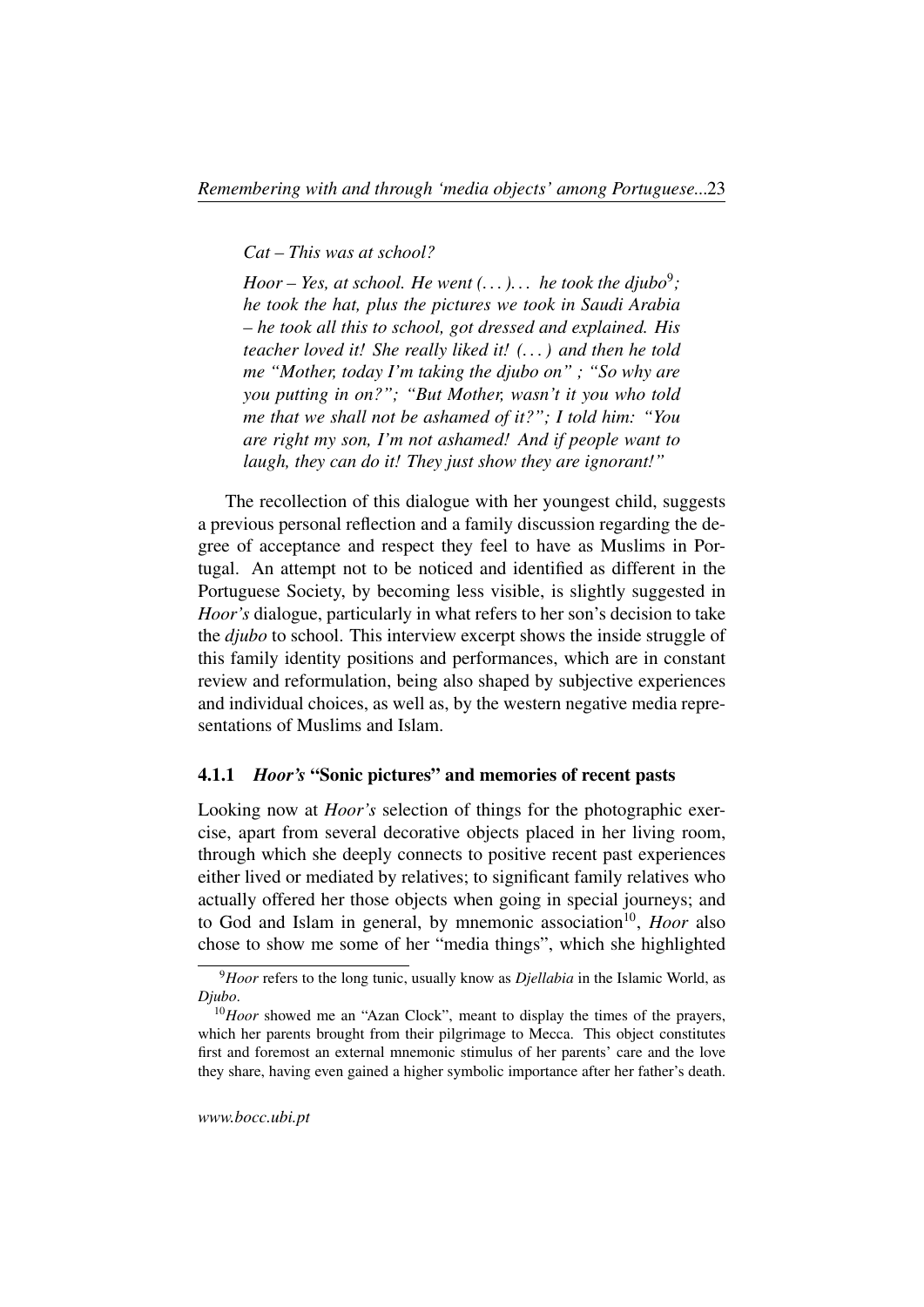based on the neat relation with particularly relevant moments of her life trajectory.

Having pointed the Sound Device that she keeps in her living room, as well as multiple audio CDS and cassettes of Indian music, mainly from *Bollywood* movies, *Hoor* actually explained how these things are pretty much related to her difficult but new life beginning in her current home-place. Being the Sound Device a gift from her brother, as well as, one of the first house furniture, it is associated to *Hoor's* new and hopeful, but difficult and austere life start in her new family household. *Hoor* could not actually afford many of the furniture, nor even a Sound device to listen to her Indian music cassettes and the CDs, for what she showed to be deeply sad. Therefore, her brother decided to offer her this equipment so that she could listen to the music releases of the 80's. Although connected to a significant recent past, *Hoor* no longer uses this sound device on a regular basis, finding the Internet the best media source and place to listen to Indian music.



1. Sound Device in *Hoor's* Living Room

Only at a second level, the "Azan Clock" assumed a connection to Islam and to God for *Hoor*, reminding her of the prayers and duties as a Muslim. *Hoor* used the clock to explain me of Islam and to tell me stories of the *Qur'an*. While establishing all these associations, the Azan Clock became a mediator between *Hoor*, Islam and me, showing the extent to which some things can actually enact the sense of omnipresence of the divine.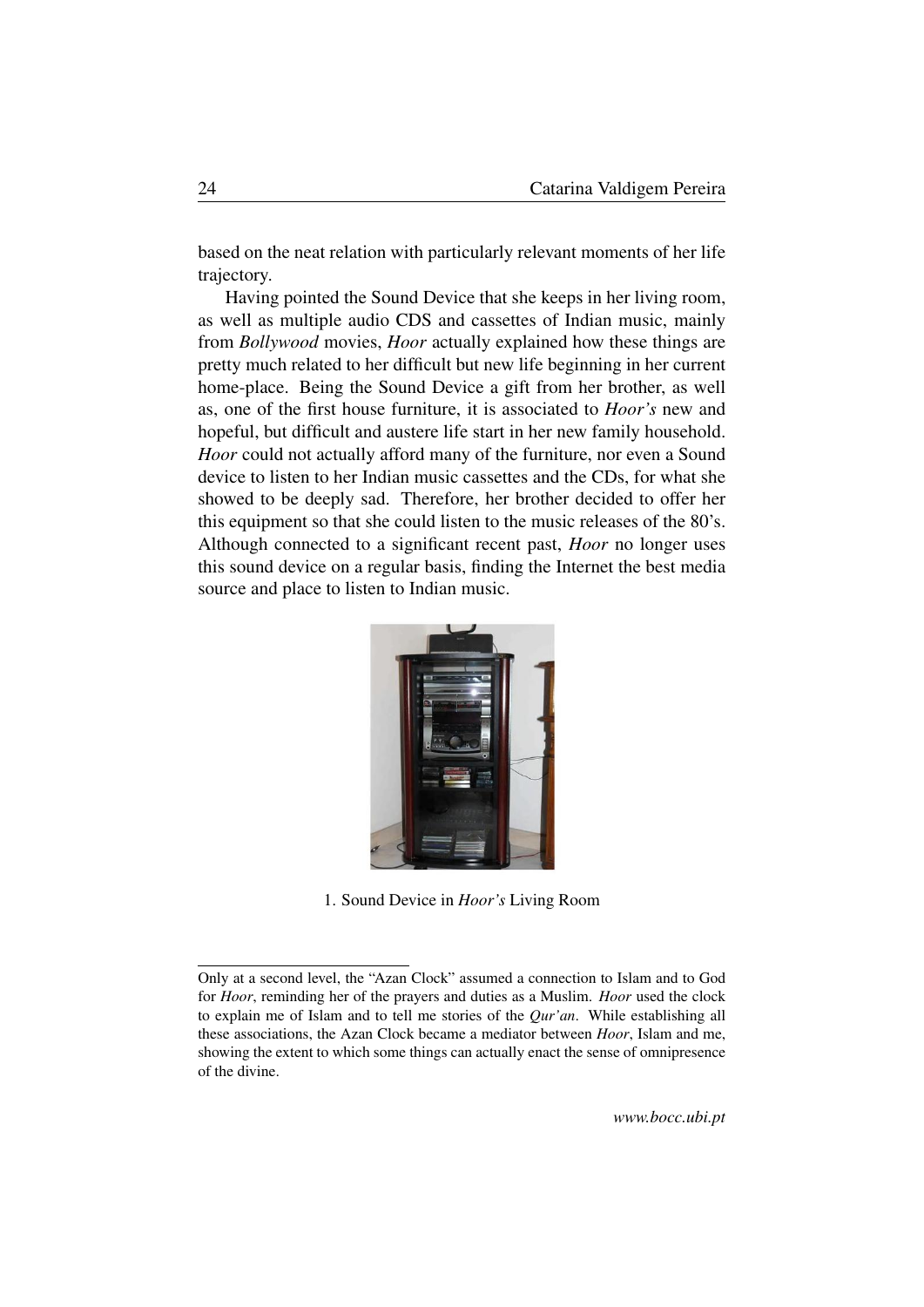Looking now at *Hoor's* selection of things for the photographic exercise, apart from several decorative objects placed in her living room, through which she deeply connects to positive recent past experiences either lived or mediated by relatives; to significant family relatives who actually offered her those objects when going in special journeys; and to God and Islam in general, by mnemonic association<sup>[11](#page-24-0)</sup>, *Hoor* also chose to show me some of her "media things", which she highlighted based on the neat relation with particularly relevant moments of her life trajectory.



2. *Hoor's* Indian Music audiocassettes and CDS

The second "media thing" she highlighted corresponds to Indian music CDs and cassettes that she keeps stored in her living room furniture. She actually mentioned that I was pushing her to go back to her past, and that she would not wish to go too much backwards, recollecting very difficult times and hardship around her 20's. However, she continued looking for Indian music cassettes and CDs inside her furniture, showing me only those related to new film releases of the 80's and

<span id="page-24-0"></span><sup>&</sup>lt;sup>11</sup>*Hoor* showed me an "Azan Clock", meant to display the times of the prayers, which her parents brought from their pilgrimage to Mecca. This object constitutes first and foremost an external mnemonic stimulus of her parents' care and the love they share, having even gained a higher symbolic importance after her father's death. Only at a second level, the "Azan Clock" assumed a connection to Islam and to God for *Hoor*, reminding her of the prayers and duties as a Muslim. *Hoor* used the clock to explain me of Islam and to tell me stories of the *Qur'an*. While establishing all these associations, the Azan Clock became a mediator between *Hoor*, Islam and me, showing the extent to which some things can actually enact the sense of omnipresence of the divine.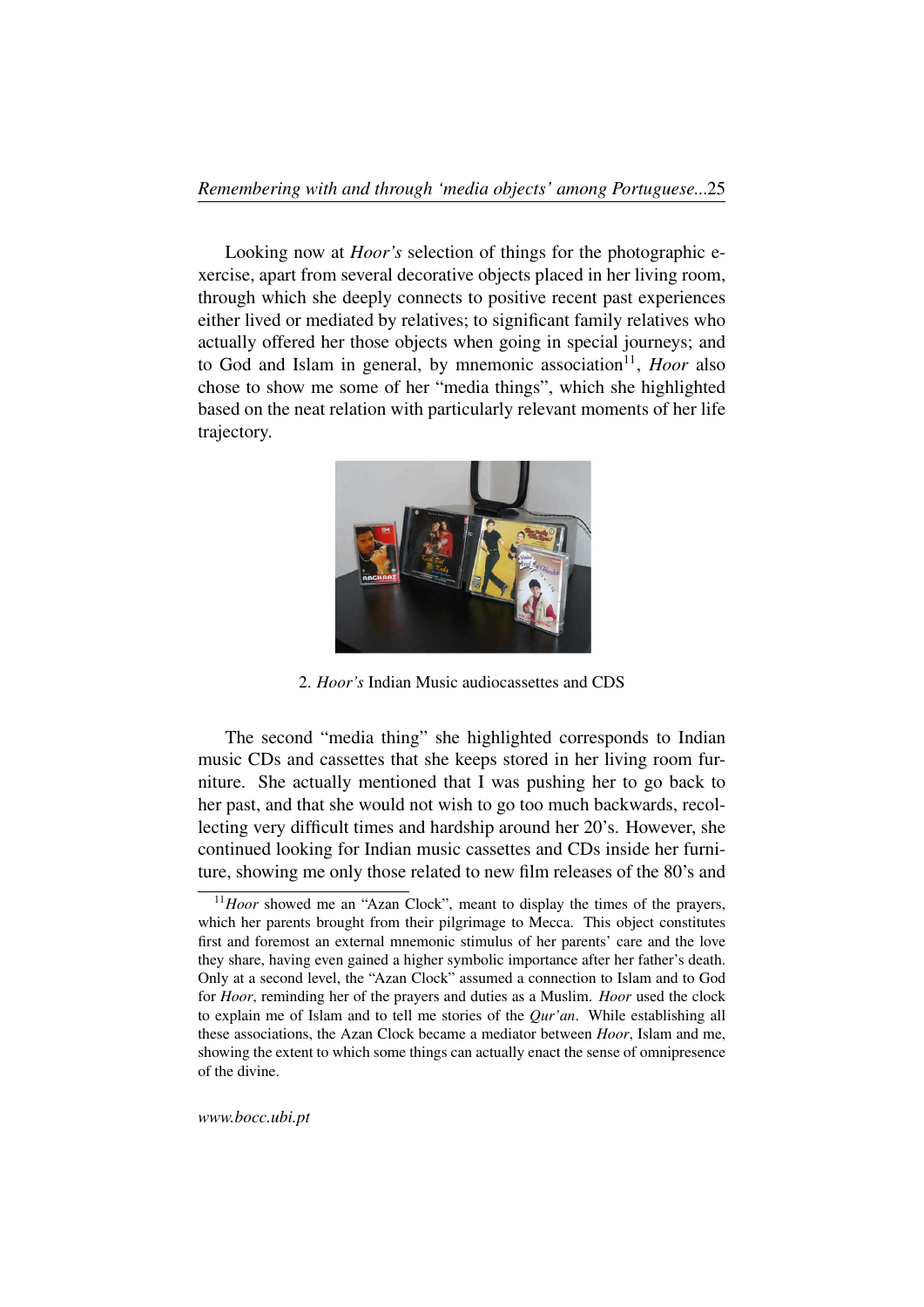90's. These Indian music Cassettes and CDs remained for *Hoor* objects of a not far away past, of a past already placed in Portugal, which she would, nevertheless, relate to her childhood and youth in Mozambique. *Hoor* bought these audiocassettes in one of the Lisbon ethnic markets – *Martim Moniz* – where she used to go very regularly to get "Indian things" during the most austere periods of her life in Portugal. Today she only goes there whenever she feels like something she cannot find in the mainstream markets/ supermarkets. The audio CDs were bought in the UK, when she went for her brother's wedding.

# <span id="page-25-0"></span>4.2 *Hanifo's Media Stuff*: from sensorial mediated memories to present media uses

Looking closely at *Hanifo's* in-depth interview, it is clear that media are placed in a present tense, referring to current uses and consumption practices, related to his daily life routine, rather than to a significant past or memories of times already gone.

Having being exposed throughout his life to his parents' media choices and tastes, particularly those of Indian media contents and products, *Hanifo* did not always feel he has many options but to use these things in his family companionship. This media exposure would not always, though, have a positive meaning to him, since it would be very much associated with his *Indianness*, which he would not always like to display as a Portuguese youngster. Referring to his own Indian music consumption habits, *Hanifo* mentioned how he has been progressively getting acquainted with this sort of music, even though at an early age he would rather deny it. While denying the use and consumption of Indian music, *Hanifo* would be also denying his *Indianness*, and with this better integrating the Portuguese society, by becoming invisible in his living place.

*H – Indian Music, yes I do listen to it. . . .in the beginning I had that mania of . . . ..I don't know. . . of. . . ."I'm white, I'm from Portugal, thus I don't like it".*

*Cat – Pardon, what kind of mania?*

*H – "I'm from Portugal so I'm not going to listen to Indian music. . . ..It's. . . ..the youngsters, they have this mania.*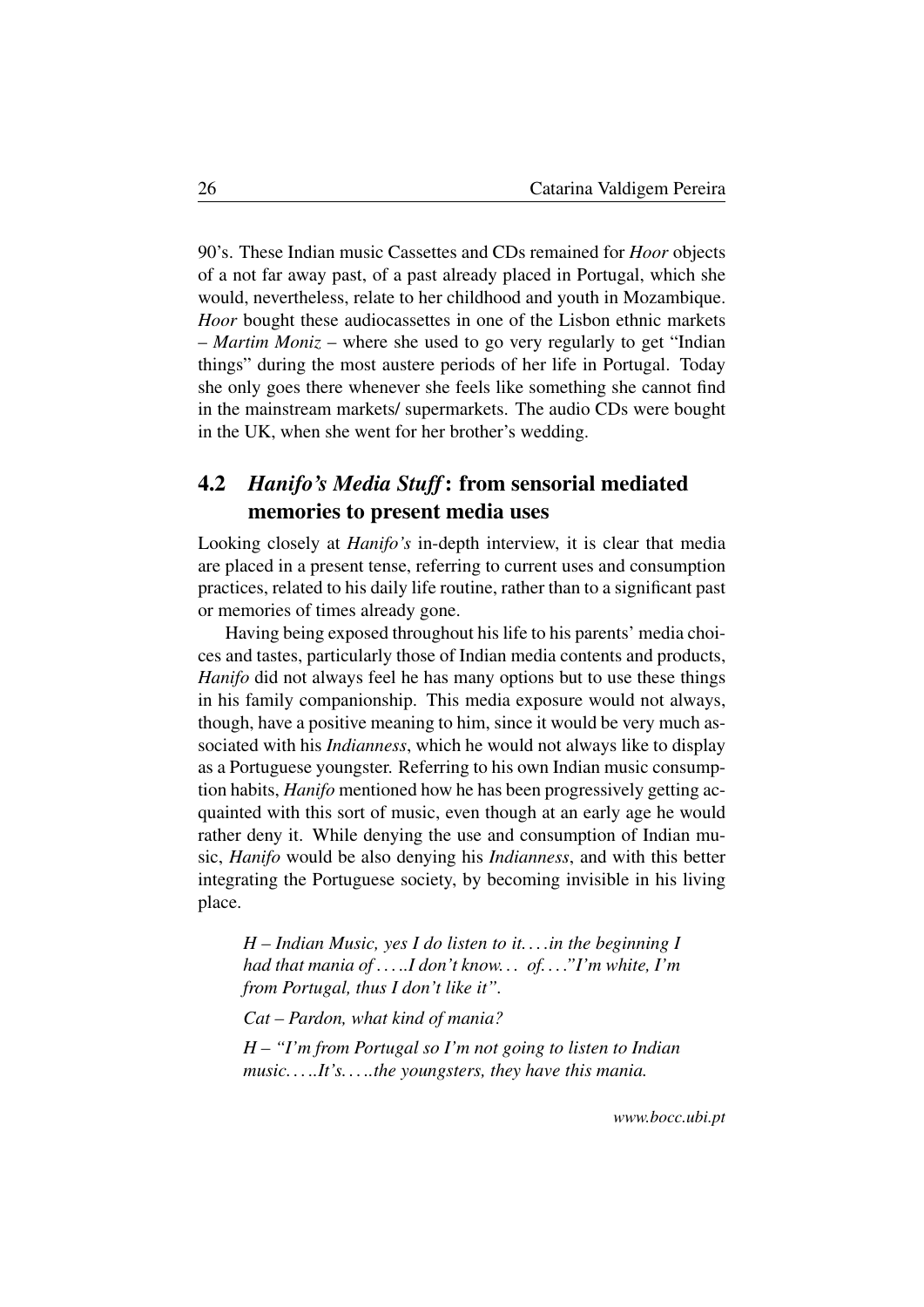*Cat – But how. . . . . . Do you think this is a mania?*

*H – It's a mania that many have, many youngsters from here; they have that mania that they don't listen to Indian music. . . ..*

*Cat –How does it work? Explain me further. . .*

*H – Because Indian music is. . . ..is. . . .probably a shame to listen to, I don't know. . . When we are young. . . .we used to think like this. . . "To List to Indian Music is for our parents; we don't listen. . . ..we listen to rock from here. . . .I don't know."*

*Hanifo's* childhood relation with Indian music, hence with his own *Indianness*, did not seem to be exclusively his, being actually shared with his peers of similar origins. Pointing his peers attitude and denial of Indian music consumption, *Hanifo* actually showed how most of the youngsters of Indian origins born in Portugal struggle to become Portuguese, and to integrate in the Portuguese society. He also slightly suggested the racial contours associated to some of these identity struggles, but did not want to further his thoughts and feelings on this matter. It became though clear the extent to which the cultural practices, and particularly media consumption, or its own refusal, are used as an integration strategy and a way of becoming invisible within the Portuguese society among this minority group, particularly the younger generations.

Still, in what regard *Hanifo's* Indian media exposure and uses, he mentioned he started learning to enjoy Indian music throughout time, being currently the one in the family who actually gets new Indian music releases for his parents, burning CDs with downloads from the Internet. Being part of this family cultural consumption, *Hanifo* showed not only to take his parents' requests, in terms of music, but also to pick songs that he finds particularly enjoyable. Having said this, *Hanifo* does not, however, show to really enjoy Indian media stuff, preferring other types of media contents and products, being simply the actual intermediary between the new media contents and products and the older generation. Moreover, his engagement with Indian media stuff seems rather to be connected to his family atmosphere and to the care for his parents, being these particular media merely a good excuse to spend and share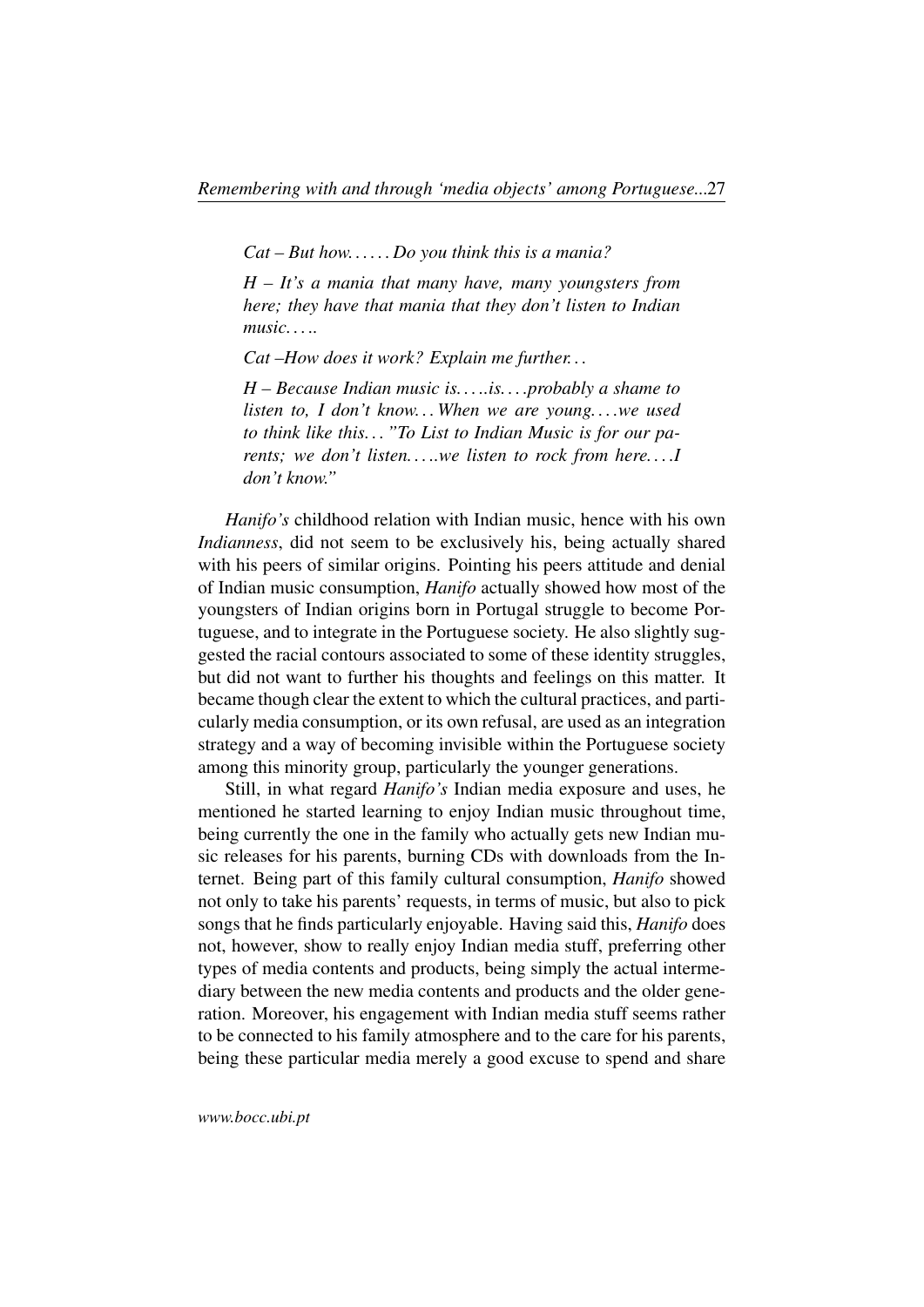time with them. Therefore, one can argue that *Hanifo's* consumption of Indian media objects is emotionally bounded to the family, reinforcing the argument of affective reproduction of memory habits, which are also sensory mediated and defined. Regarding the single Portuguese Radio Program broadcasting Indian Music – *Swagatan* – *Hanifo* provided the following insights:

*H – Swagatan; No I don't listen to it. . . .I am forced to listen to it on Sunday mornings because of my mother. . . .but I don't listen to it.*

*Cat – But why, don't you like it?*

*H – I Listen because she puts it louder, and makes me to listen to it. . . ..makes me listen. . .*

*Cat – But is it an effort for you?*

*H – No, its not an effort. . . No, it's not. . . .I listen, but it's not. . . .*

*Cat – How do you see the radio program?*

*H – Well, I don't like it. . . .I'm not a fan of Indian Music. I listen, or I like some songs, but I'm not. . . ..it's not something that I like a lot.*

Regarding his consumption of Indian movies he mentioned:

*(. . . ) ....but sometimes I watch them also to seat with my mother and watch a film with her.....There are good films, but generally speaking they are not very good; I don't like indian movies.*

Apart from the Indian Media objects, *Hanifo* also mentioned that he regularly consumes and uses many different media contents and products available on the mainstream TV (both terrestrial and cable ones), as well as, on the Radio channels, when not on the Internet – his main media source.

Showing a high interest in world politics, particularly in what regards the geo-political unequal power relations, between the East and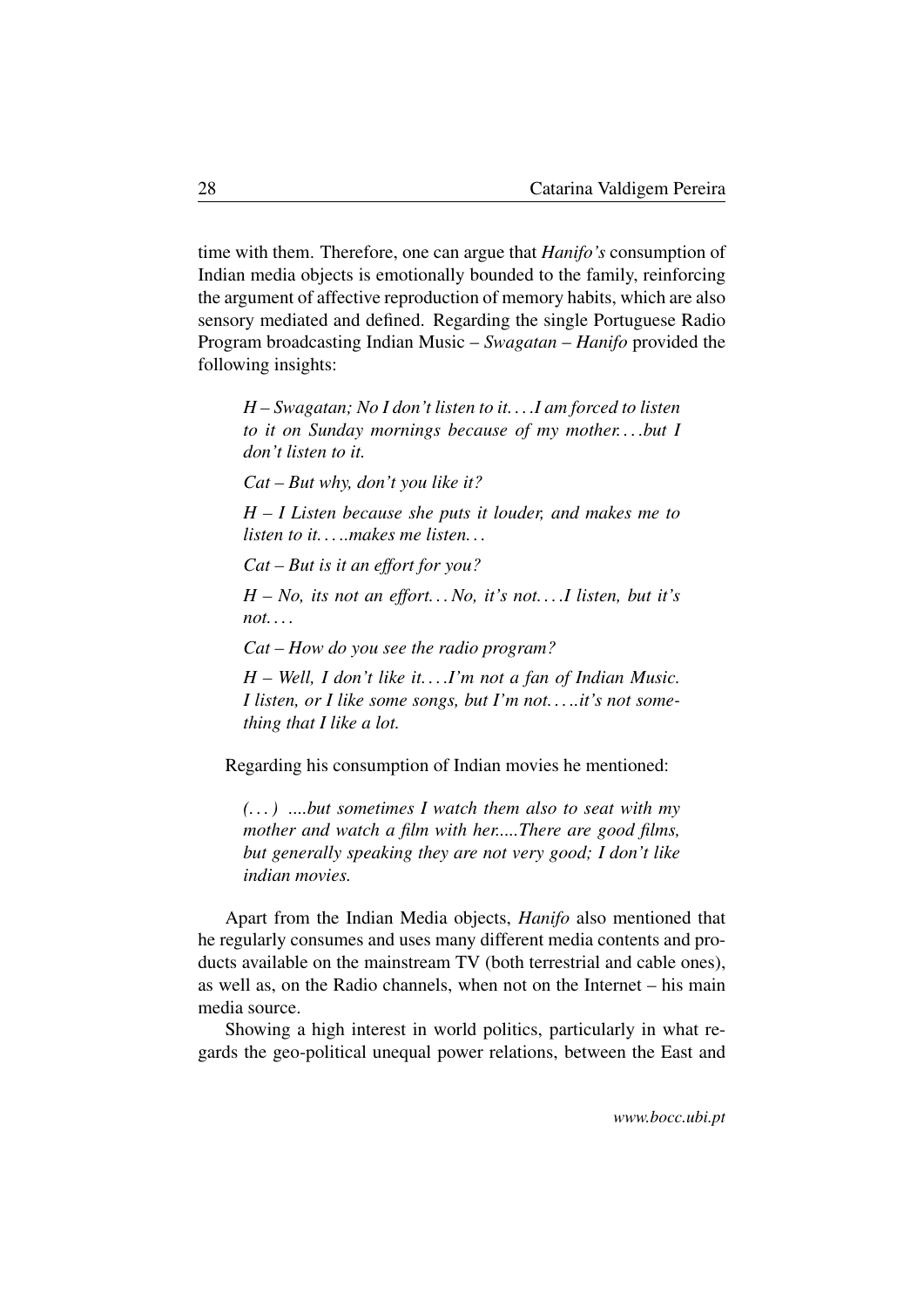the West, *Hanifo* showed to rely on different media sources and contents to order shape his own opinions about representations of Muslims and Islam. Arguing that Western and Mainstream media professionals lack of research skills to actually know and tell the "Truth", *Hanifo* showed very little confidence and trust in "generalist" western media $^{12}$  $^{12}$  $^{12}$ , even though he relies on them to form his opinion and knowledge of the world. Additionally, he demonstrated to use alternative media in order to get further perspectives of the world politics, and to construct a better and informed opinion.

*Hanifo's* social and political media interests constitute a clear evidence of his diasporic leaning towards the Islamic and the Arab world, which in his mother's case was not equally heavy. Telling from *Hanifo's* media uses, the religious identity position showed a higher relevance rather than his ethnic identity and belongings, deeply valued in *Hoor's* case. This can be understood from a generational perspective in the sense that life experiences seem to determine the subjects' time frame of reference and the potential past events to be recollected.

Still within the scope of *Hanifo's* wide media uses and his particular attention the Arab and Islamic World, he mentioned to be a punctual user of mediated recitations of the Qur'an, which he either keeps in audio-CDs or randomly finds on the YouTube. The criteria for selection and usage of these items remained associated to the aesthetics of the Arabic words, which he grew up with and highly appreciates. Although being unable to understand the meaning of the words, attributing to them simply the status of "beautiful voices", *Hanifo* said he would listen to those recitations whenever he would feel spiritual, and in order to relax and to find wellbeing.

*H – Sometimes I listen to it....I have a CD from a Sheikh from Mecca that has a beautiful voice, because we see that by the voice, by the people's voice, we listen to it.......because there are people that have beautiful voices and it's a*

<span id="page-28-0"></span> $12$ I am here using the concept of "generalist" media in the sense that Daniel Dayan uses, meaning that it refers to the media contents whose messages are conceived for the mainstream and majority in one society. DAYAN, D. (1998). 'Particularlist Media and Diaporic Communications', in LIEBES T and CURRAN J (eds.), *Media, Ritual and Identity*. Routledge, London and New York.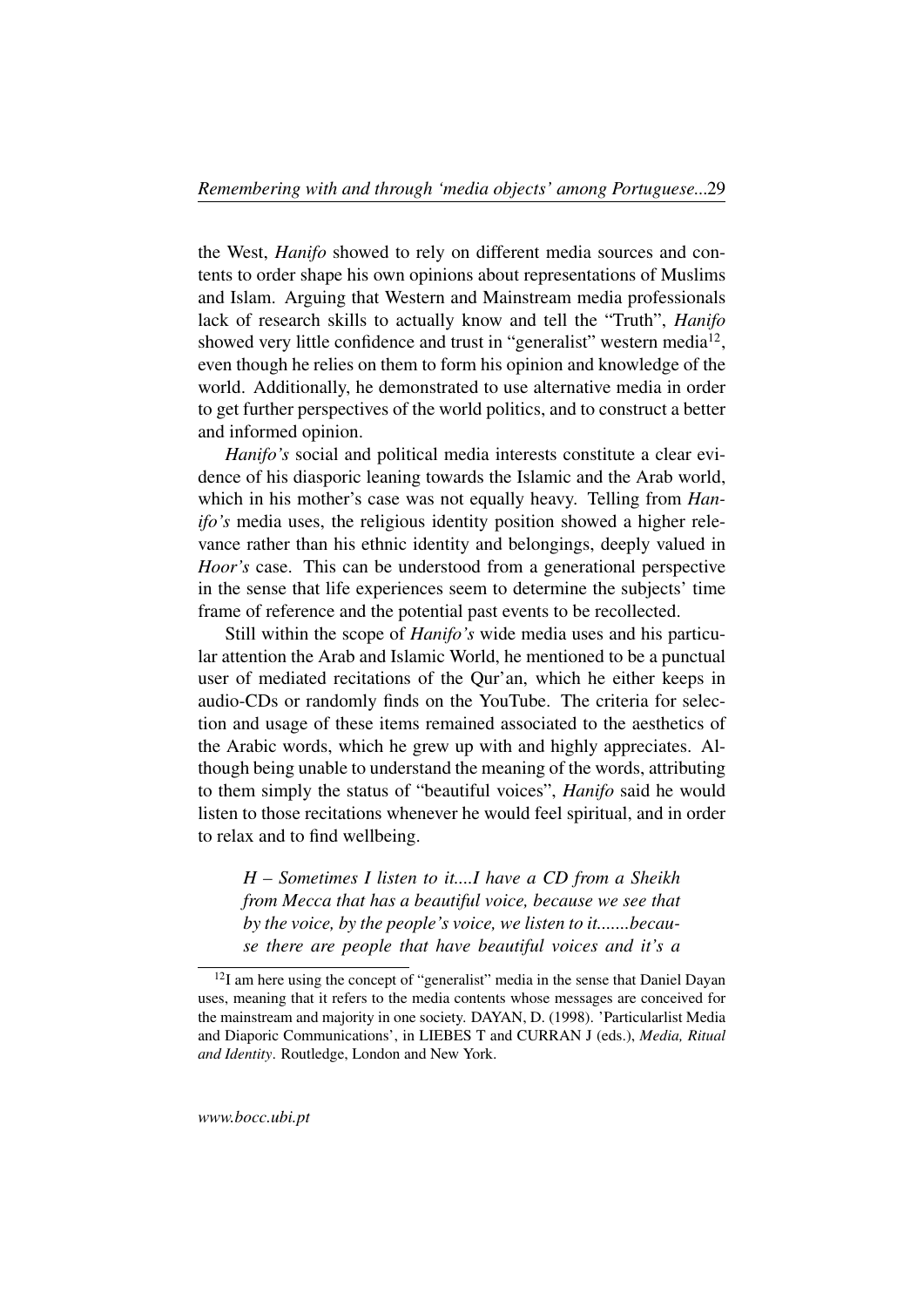*pleasure to listen to it, and even on the internet; I also watch it on the YouTube, mainly......*

*(. . . )*

*H – Yes, I listen on the internet; there are . . . .I know there people with beautiful voices. . . .for instance there is a sheik from Kuwait that has a beautiful voice and sometimes this is the way to listen and relax a bit, because the Qur'an is a poem, but. . . .and that's why it's a pleasure to listen to it also. . . ..*

Not only these media uses of recitations of the *Qur'an* reinforce *Hanifo's* diasporic connections to a global Islam, but they also present Islam with a sonic and visual dimension, for (an almost exclusive) sensory apprehension among those who actually do not understand Arabic. This is *Hanifo's* case, as well as of the majority of my interlocutors in the field, who actually used, practiced and felt Islam not only as a religion and faith, but also as a sensorial universe, shared through sounds and practices, deeply grounded in social habits, and habit memories (Connerton 1989).

#### <span id="page-29-0"></span>4.2.1 *Hanifo's* "Media Objects"

In what refers to *Hanifo's* photographic exercise, it is very interesting to point out that the kitchen cupboard, where his cookies and fast groceries are stored, was one of the first "things" highlighted as major in his current life. Throughout the exercise the cupboard became actually the excuse to discuss his mother's cooking practices and household obligations, raising at this point several gender issues, which I will not be able to explore further in this paper. The second thing selected for the photographic exercise corresponds to the two football team scarves – one from Benfica and another from Saudi Arabia – that he keeps and exhibits on the top of his bedroom mirror. Trying to understand the rationales behind such teams choice, I questioned him. While recollecting the moment he bought the scarves, *Hanifo* mentioned "First of all I'm a Muslim; only after I am from Benfica". Such scarves showed to be, therefore, deeply connected to his identity subject position, representing a visual display of his own identity both as muslim, at first, and as being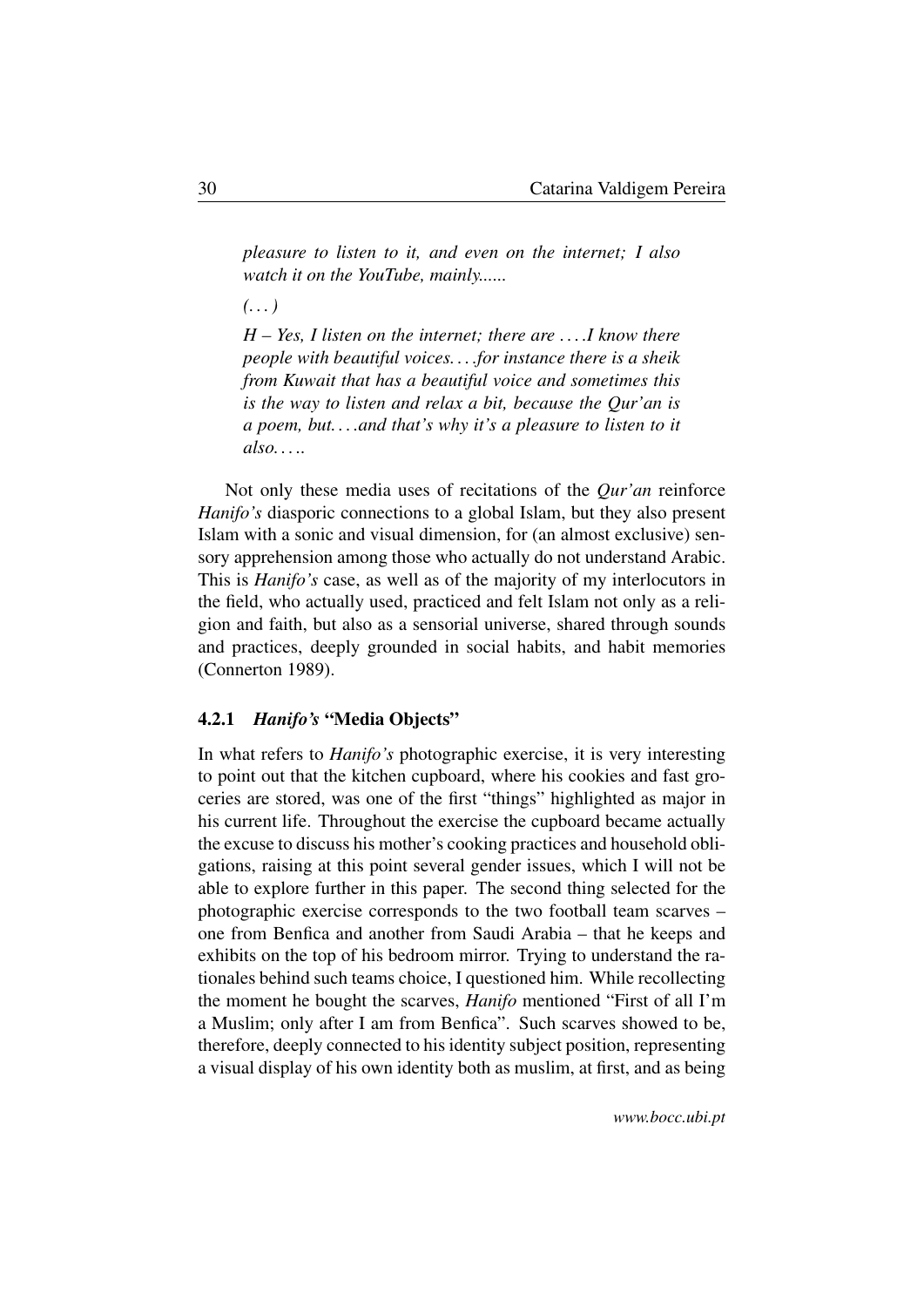from the Portuguese football club Benfica. In this order he seemed to be telling me to be a Muslim and a Portuguese youngster. This material evidence of his positions did not show any contradiction to his media uses, showing, nevertheless, the extent to which different identity positions can be sensory defined and materialized according to private and subjective choices.



3. *Hanifo's* first Desktop computer



4. *Hanifo's* first Desktop computer

The last significant thing selected for the photographic exercise corresponds to his desktop placed in his bedroom. Recalling his 13teens and the times he worked throughout the summer (for around 2 months) in order to buy his first computer, *Hanifo* showed his pride in having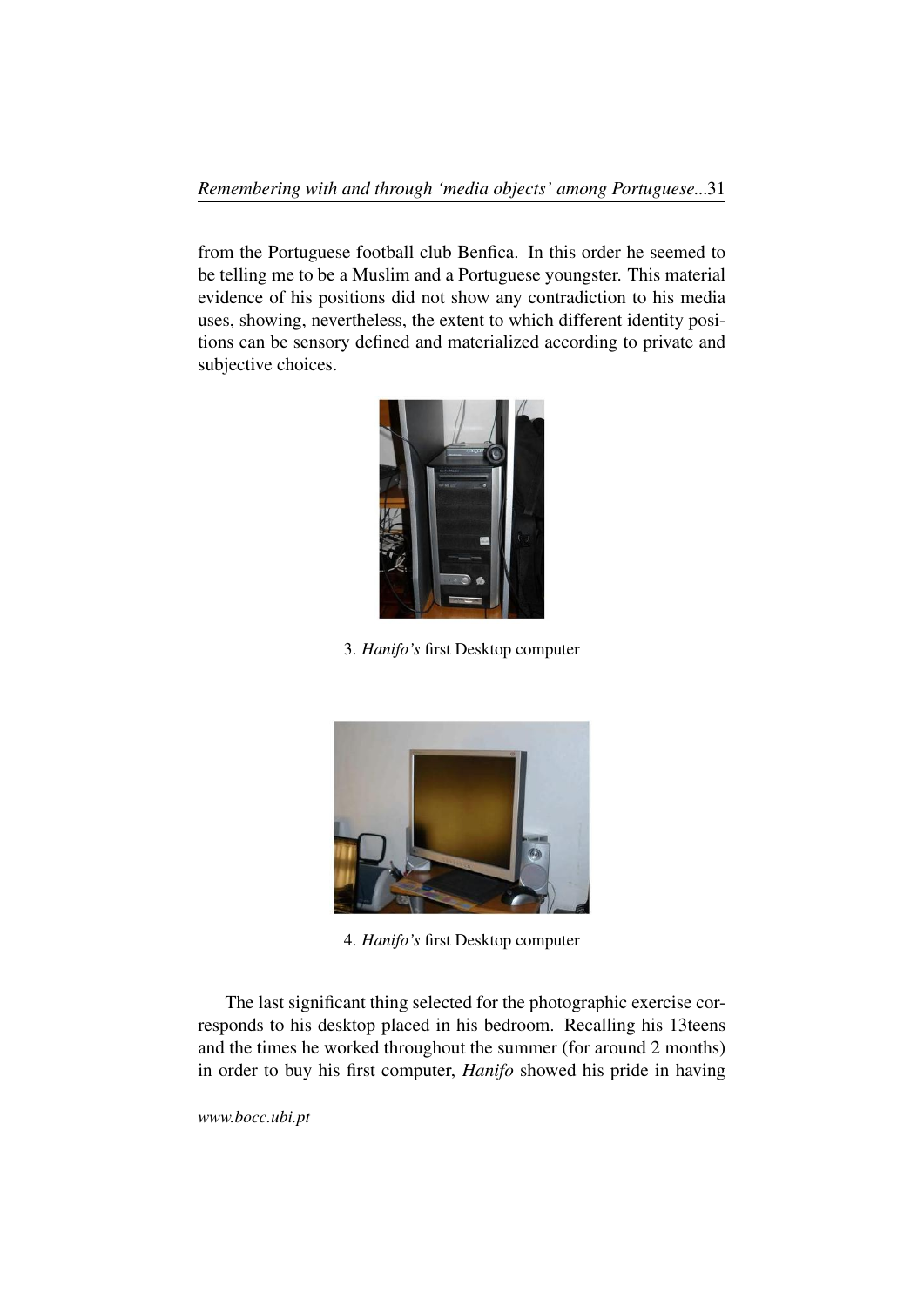contributed for the purchase of the equipment. While narrating the biography of this object, *Hanifo* recollect some particular moments of his personal and family story of hardship. The desktop remained for him, thus, as evidence of hardship and of his hard work, more than of his regular new media use at the time of the fieldwork.

#### Final Remarks

<span id="page-31-0"></span>*Hoor* and *Hanifo's* family case study certainly cannot be taken as a general outcome of the broader research project I have been undertaking for my PhD. Not only it simply focuses on a small segment of what "sensory objects" can be – the "media objects" – and the impacts and roles they can assume in the collective and colonial mnemonic processes, but it also regards a particular family unit, perceived and represented as "Indian", which does not also represent the totality of Portuguese Muslim families that participated in my research. Being clearly divided by racial and ethnic perceptions such as "Pure Indians" vs "Mixed Mozambicans"; by different localities of origin and migration; by different timings of migration and arrival to Portugal; as well as, different educational experiences and opportunities, occupations, among other variables, my interviewees and interlocutors showed very diversified profiles beyond the common and collective stories of migration across South-Asia, Mozambique and Portugal. This diversity highlights the different collective and personal memories, as well as, the diverse subject positions observed among Portuguese Muslims of Indian and Mozambican origins. Moreover, it also stresses different power positions rooted in colonial Mozambique, which also imply different intergenerational processes of re-production and re-apprehension of both common and different embodied and sensorial memories.

Still, taking the particular family case study of *Hoor* and *Hanifo's* (mother and son), who are perceived as "Indian Muslims", some remarks can be made regarding the sensory and mnemonic status of the media contents and products used across different times and spaces.

The empirical data showed the extent to which "media objects" did not always show to be relevant as mnemonic things and "sensorial memories" for both *Hoor* and *Hanifo*, who, instead, tended to look at them as "present items", comparatively with other things, not explored in this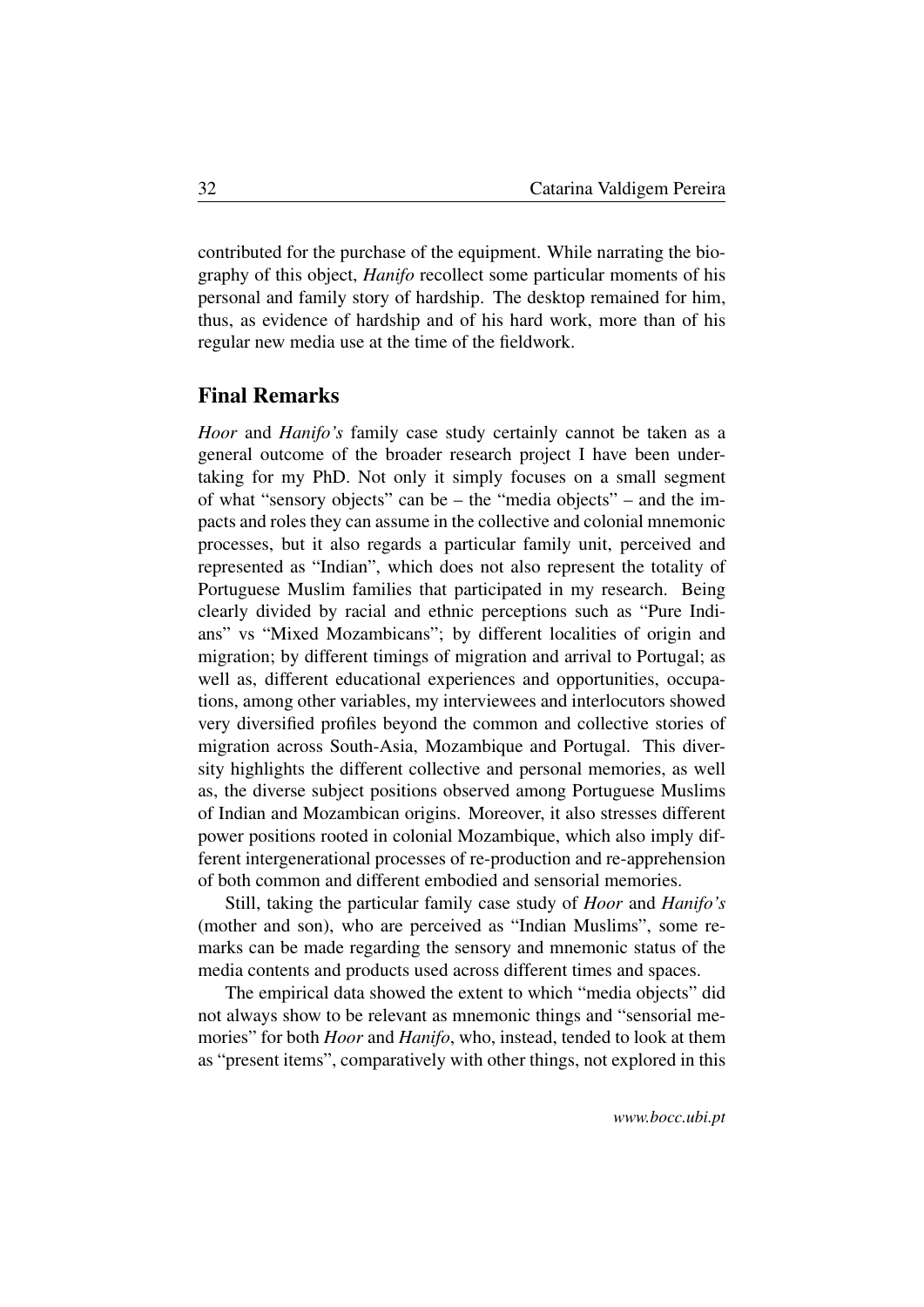paper. This predominantly present status of the media in these two interviewees' lives can be partly understood by the fact that media contents and products constitute a relatively recent thing with regard to a diasporic past. Furthermore, and related to this last point, the media has since its introduction in people lives become actually part of present daily routines. Yet, in this particular case study "media sensorial memories" could actually assume different shapes and refer to different time frames, according to the different media contents and products used, as well as, to each subject's life experience and story.

As observed in the explored case study, media contents and products only appear to be highly associated to mnemonic processes in the mother's case – *Hoor* – mostly due to her age, which has enabled her to experience the rise and dissemination of both ethnic and mainstream media contents and products in Mozambique. Certainly these processes have also been deeply shaped by her personal history of migration, in addition to her longer and more complex life experience.

In *Hoor's* particular case, the media constitute a strong temporal and spatial marker of her life story and narrative, not being only a simple mnemonic stimulus or identity reference. *Hoor's* childhood and youth recollections provide evidence of the extent to which "particularistic media"(Dayan 1998), such as Indian media contents and products, actually represent part of her rich and happy family/social life, both in colonial and postcolonial Mozambique. Indian films and music have been repeatedly and collectively used within the family and among friends, providing also evidence of how these particular items would promote the construction of a collective imagined *Indianness* in diaspora, which in *Hoor's* case - as well as many of my interlocutors - cannot be detached from the emotional ties to Mozambique. This way, media objects not only appeared to represent vehicles of stories, and supports of memories, but also proved to enable the construction of imaginaries in diaspora.

Other non-Indian media items were for both *Hoor* and *Hanifo* strongly related to their present lives, being associated to their daily routines of consumption and use.

Hanifo's did not actually refer to media as vehicles of memory or memory stimulus, having simply placed the media in his daily routines. In spite of the fact that he has been strongly exposed throughout his life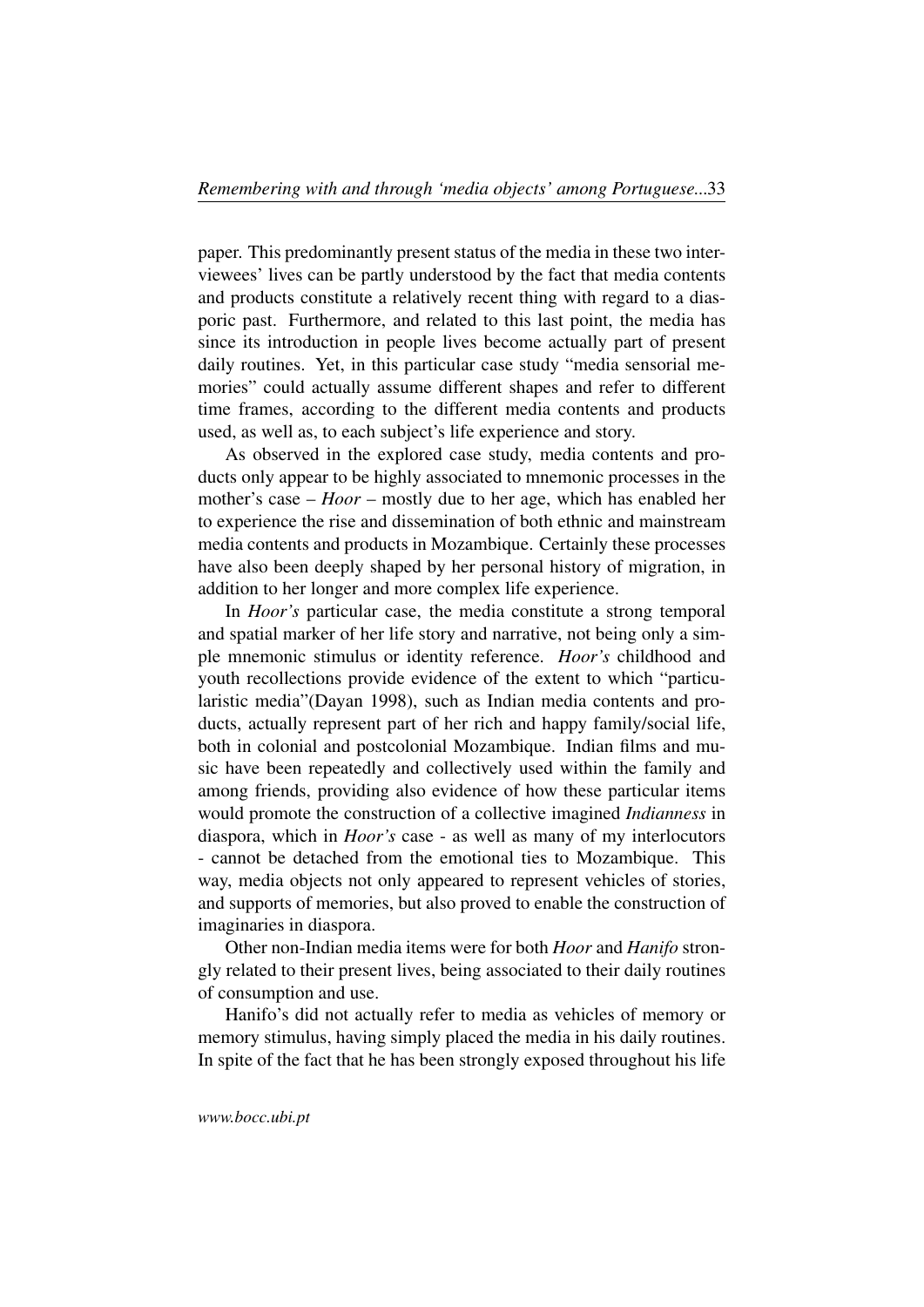to Indian media stuff – being, therefore, affectively involved with these ethnic and cultural media imaginaries – *Hanifo* did not show a particular joy in using them. For him, Indian media stuff has rather been strongly associated to an ethnicized and racialized *Indianness*, which he would not always wish to display as a young Portuguese citizen. This aspect differs strongly from his mother's perception of Indian Media items and of her *Indianness*, showing the extent to which different identity positions can be identified among different generations within the same household and diaspora, being these processes deeply shaped by the different life trajectories, and the integration expectations and needs felt by each element.

Therefore, although in *Hoor's* and *Hanifo's* case study, the intergenerational processes of transmission and apprehension of collective bodily and sensory memories showed to be bounded by strong family emotional ties, these do not seem to be enough to promote continuity among different generations of the same family household and diasporic group. Personal life trajectories; the living context, where different face-to-face and mediated relations take constantly place, seem also to lead to different degrees of attachment to an either lived or imagined past and place, giving evidence of the irregular and unexpected mnemonic collective and individual processes among the diasporic.

## Bibliography

- <span id="page-33-0"></span>APPADURAI, A. (1998a). 'Consumption, Duration, and History', *Modernity at Large. Cultural Dimensions of Globalization*. University of Minnesota Press, Minneapolis, London.
- APPADURAI, A. (1998b) *Modernity at Large*, University of Minnesota Press, Minneapolis, London.
- ASHCROFT, B., GRIFFITHS, G. and TIFFIN, H. (1995-2006). 'Diasporas: Introduction to part sixteen', in ASHCROFT B, GRIF-FITHS G and TIFFIN H (eds.), *The Post-Colonial Studies Reader*. Routledge, London and New York.
- BASU, P. (2004). 'My own Island Home:The Orkney Homecoming', *Journal of Material Culture*, Vol. 27.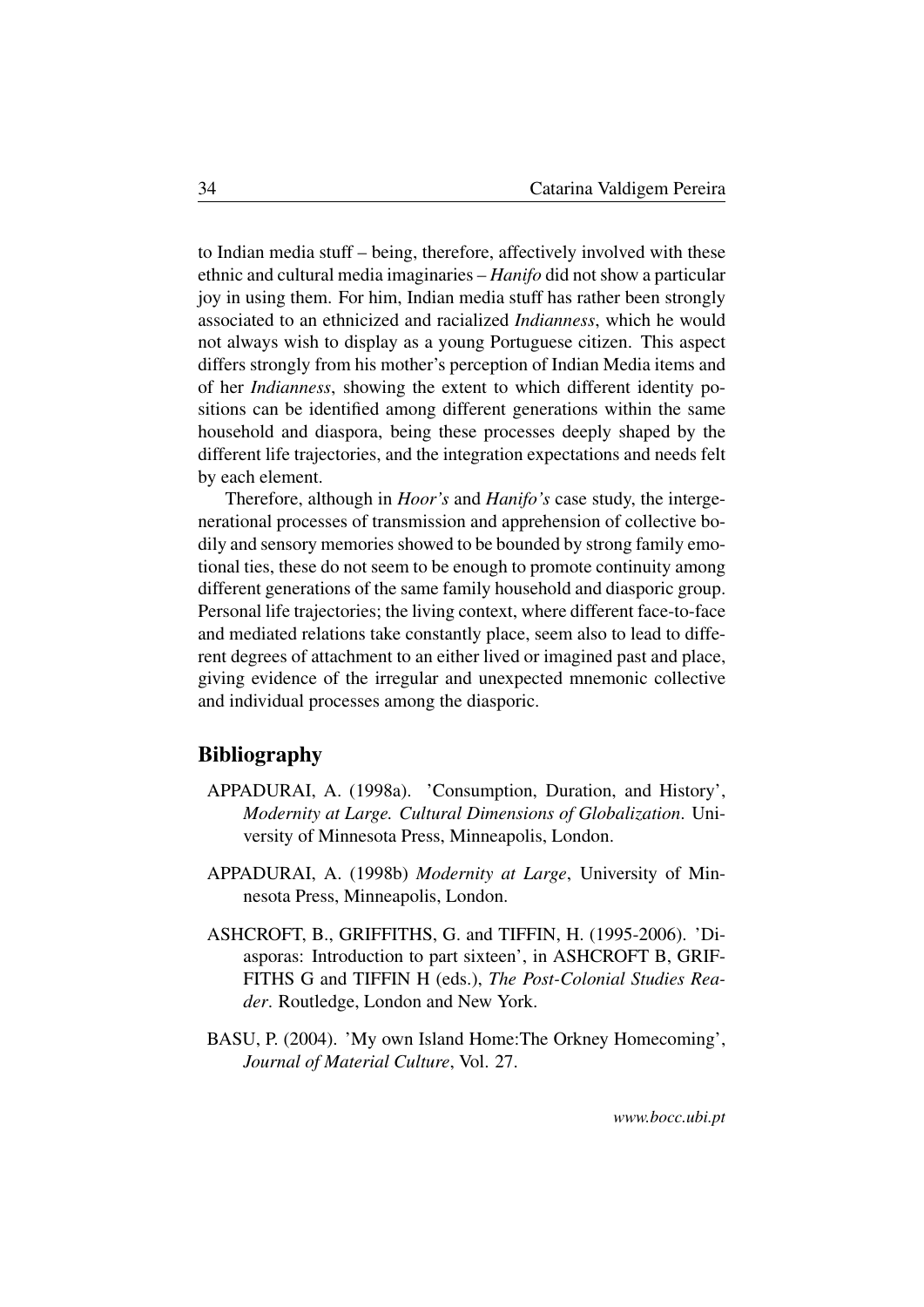- BHABHA, H. (1994). 'Of Mimicry and Man. The Ambivalence of Colonial Discourse', *The Location of Culture*. Routledge, London and New York.
- BRAH, A. (1996-2003) *Cartographies of Diaspora: Contesting Identities* Routledge, London and New York.
- BRECKENRIDGE, C. and APPADURAI, A. (Fall 1989). 'On Moving Targets', *Public Culture*, Vol. 2, pp. i-iv
- CLARKE, C., PEACH, C. and VERTOVEC, S. (1990a). 'Introduction: Themes in the study of the South Asian Diaspora', in CLARKE C, PEACH C and VERTOVEC S (eds.), *South Asias Overseas: Migration and Ethnicity*. Cambridge University Press, Cambridge, New York and Melbourne.
- CLARKE, C., PEACH, C. and VERTOVEC, S. (eds.) (1990b). *South Asiasn Overseas: Migration and Ethnicity*, Cambridge University Press, Cambridge, New York and Melbourne.
- CLIFFORD, J. (1994). 'Diasporas', *Cultural Anthropology*, Vol. 9, pp. 302-338.
- COELHO, A. P. (2005) *Muçulmanos em Portugal. Onde fica Meca quando se olha de Lisboa?*, Público, Lisbon.
- CONNERTON, P. (1989) *How Societies Remember* Cambridge University Press, Cambridge.
- DAYAN, D. (1998). 'Particularlist Media and Diaporic Communications', in LIEBES T and CURRAN J (eds.), *Media, Ritual and Identity*. Routledge, London and New York.
- EDWARDS, E., GOSDEN, C. and PHILIPS, R. B. (eds.) (2006). *Sensible Objects. Colonialism, Museums and Material Culture*, Berg, Oxford and New York.
- EUMC (2005). The Impact of July 2005 London Bomb Attacks on Muslim Communities in the EU. Report.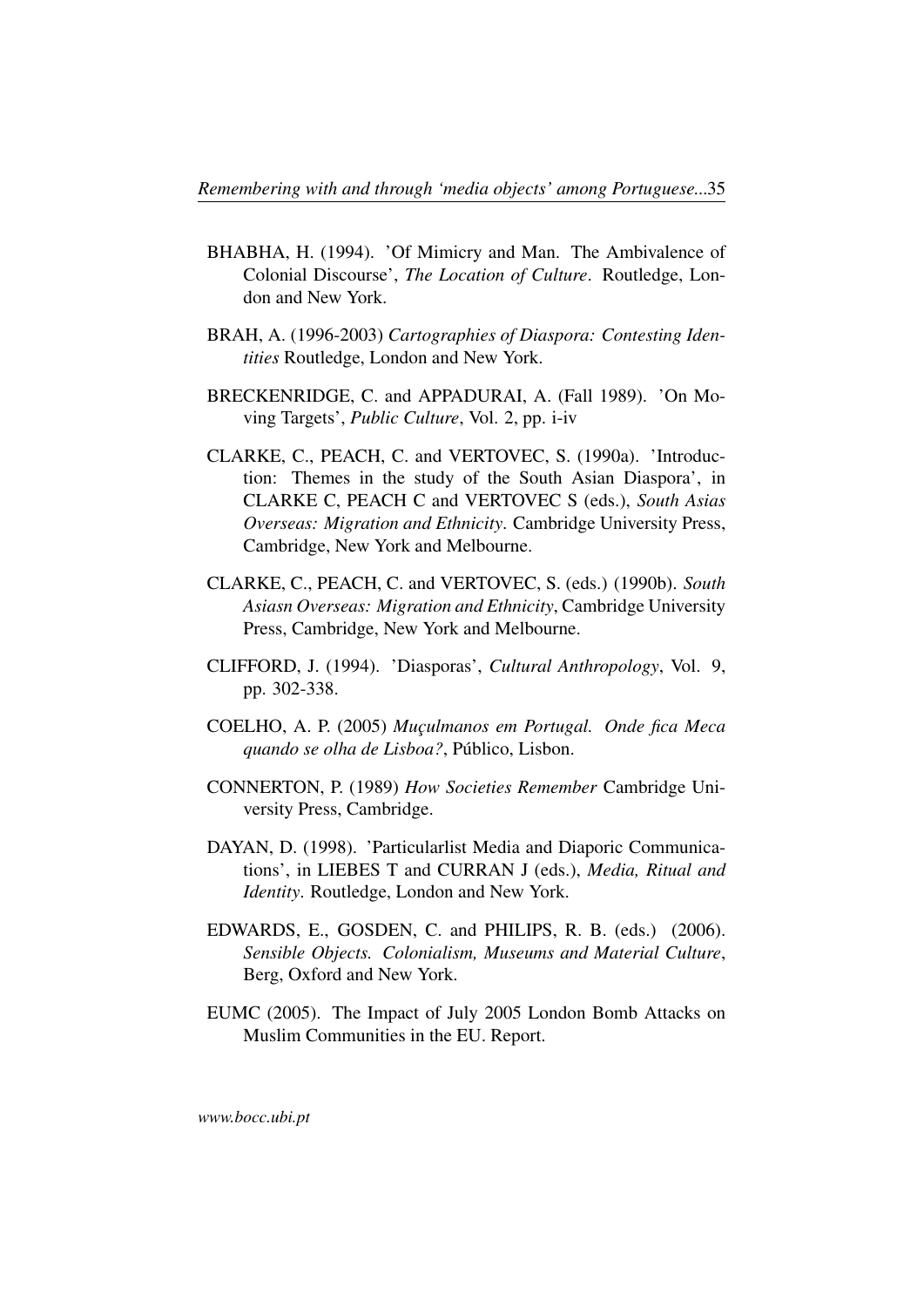- FANON, F. (ed.) (1967). *The Wretched of the Earth*, Penguin Books, London.
- FANON, F. (1986 2008) *Black Skin, White Masks*, Pluto Books, London.
- HALBWACHS, M. (1992) *On Collective Memory*, University of Chicago Press, Chicago and London.
- HOOKS, B. (1990). 'Homeplace', *Yearning. Race, Gender, and Cultural Politics*. South End Press, Boston, MA.
- KONINGSVELD, W. S. P. S. V. (2002). 'The Negative Image of Islam and Muslims in the West: Causes and Solutions', *Religious Freedom and the Neutrality of the State: The Position of Islam in the European Union.*, Peeters, Leuven, pp. 174-196.
- LEITE, J. P. (1996). 'Diáspora Indiana em Moçambique', *IV Congresso Luso-Afro-Brasileiro*. Rio de Janeiro, pp. 67-108.
- LISBOA, C. I. D.
- MACDOUGALL, D. (1998). 'Films of Memory', in TAYLOR L (ed.), *Transcultural Cinema*. Princeton University Press, Princeton and New Jersey.
- MADEIRA, A. I. (2006). 'Comparative Studies in the History of Colonial Education: Considerations on comparison in the Lusophone space', *Sísifo/ Educational Sciences Journal*, Vol. 1, pp. 37-56.
- MALHEIROS, J. M. (1996a). 'A Diáspora Indiana', *Imigrantes na região de Lisboa: os anos de mudança. Imigração e processo de integração das comunidades de origem indiana.*, Edições Colibri, Lisboa.
- MALHEIROS, J. M. (1996b) *Imigrantes na Região de Lisboa. Os Anos da Mudança*, Edições Colibri, Lisboa.
- MÁRIO, M., FRY, P., LEVEY, L. and CHILUNDO, A. (2003) *Higher Education in Mozambique*, James Currey and Imprensa & Livraria Universitária Universidade Eduardo Mondlane, Oxford and Maputo.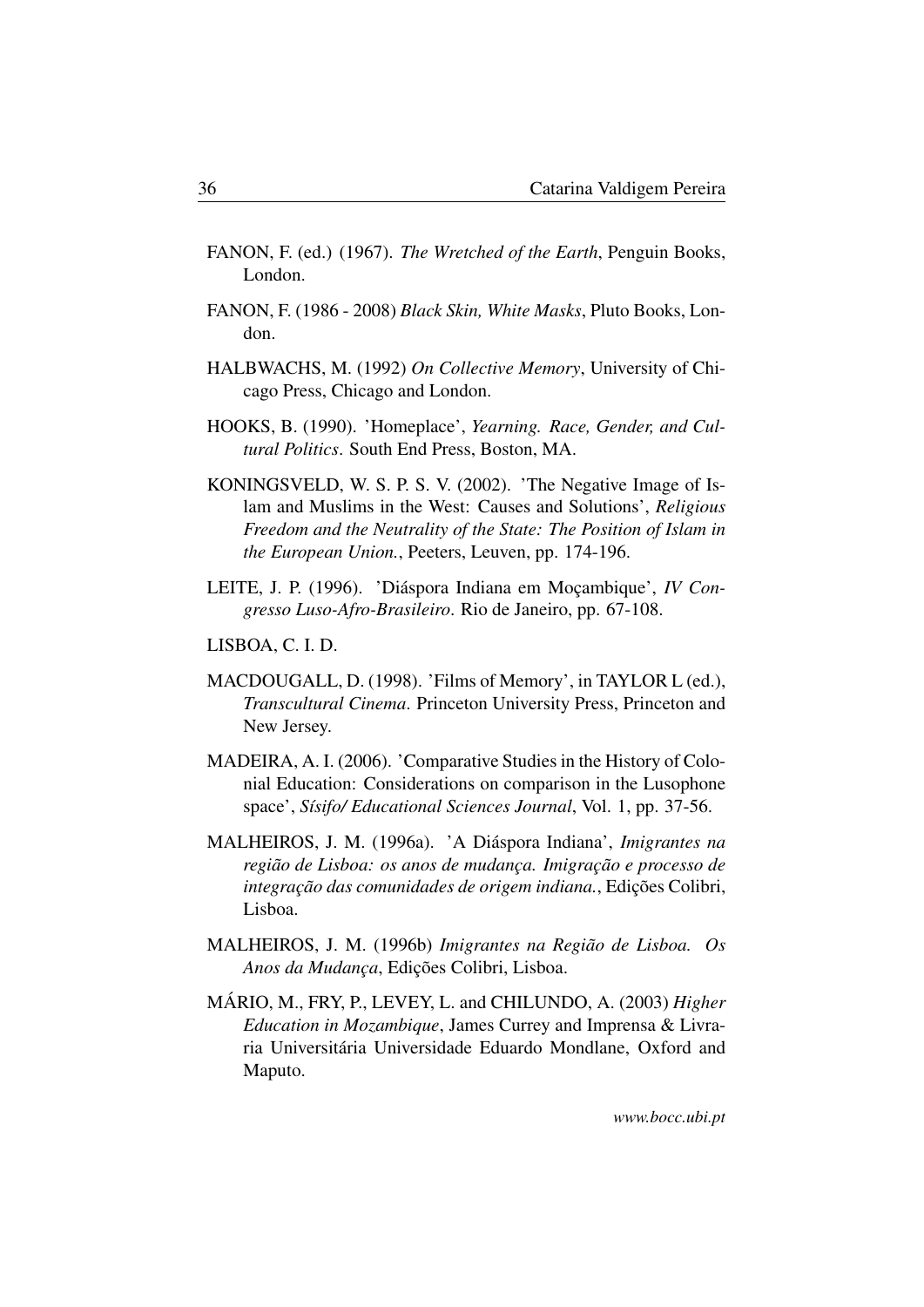- MARQUES, A. H. D. O. (ed.) (2001). *O Império africano 1890-1930*, Editorial Estampa, Lisboa.
- MATOS, H. (2010). 'Retornados, a palavra possível (II)', *Publico*. Público, Lisboa, pp. 37.
- MATOS, P. F. D. (2006) *As Côres do Império Representações Raciais no Império Colonial Português*, ICS, Lisboa.
- MEMMI, A. (1974-2003) *The colonizer and the colonized*, Earthscan, London.
- MERLEAU-PONTY, M. (2004-2008) *The World of Perception*, Routledge, London and New York.
- PIRES, R. P. (2003) *Migrações e Integração. Teoria e Aplicações à Sociedade Portuguesa*, Celta Editora, Oeiras.
- RABASSA, A. M., BENARD, C., CHALK, P., FAIR, C. C., KARA-SIK, T., LAL, R., LESSER, I. and THALER, D. (2004). The Muslim World after 9/11. Summary. . Report.
- SEREMATAKIS, C. N. (1994). 'The Memory of the Senses, Part I: Marks of the Transitory', *The Senses Still. Perception and Memory as Material Culture in Modernity*. The University of Chicago Press, Chicago and London, pp. 1-18.
- SLYOMOVICS, S. (1998). 'Preface: An Introduction to Ein Houd/ Ein Hod', *The Object of Memory: Arab and Jew Narrate the Palestinian Village*. University of Pennsylvania Press, Philadelphia.
- SMITH, A. L. (2003). 'Introduction: Europe's Invisible Migrants', *Europe's Invisible Migrants*. Amsterdam University Press, Amsterdam, pp. 9-31.
- STOLLER, P. (1989) *The Taste of Ethnographic Things: The Senses in Anthropology*, University of Pennsylvania Press, Philadelphia.
- STOLLER, P. (1997a). 'Embodying Colonial Memories', *Sensous Scholarship*. University of Pennsylvania Press, Philagelphia, pp. 48-73.